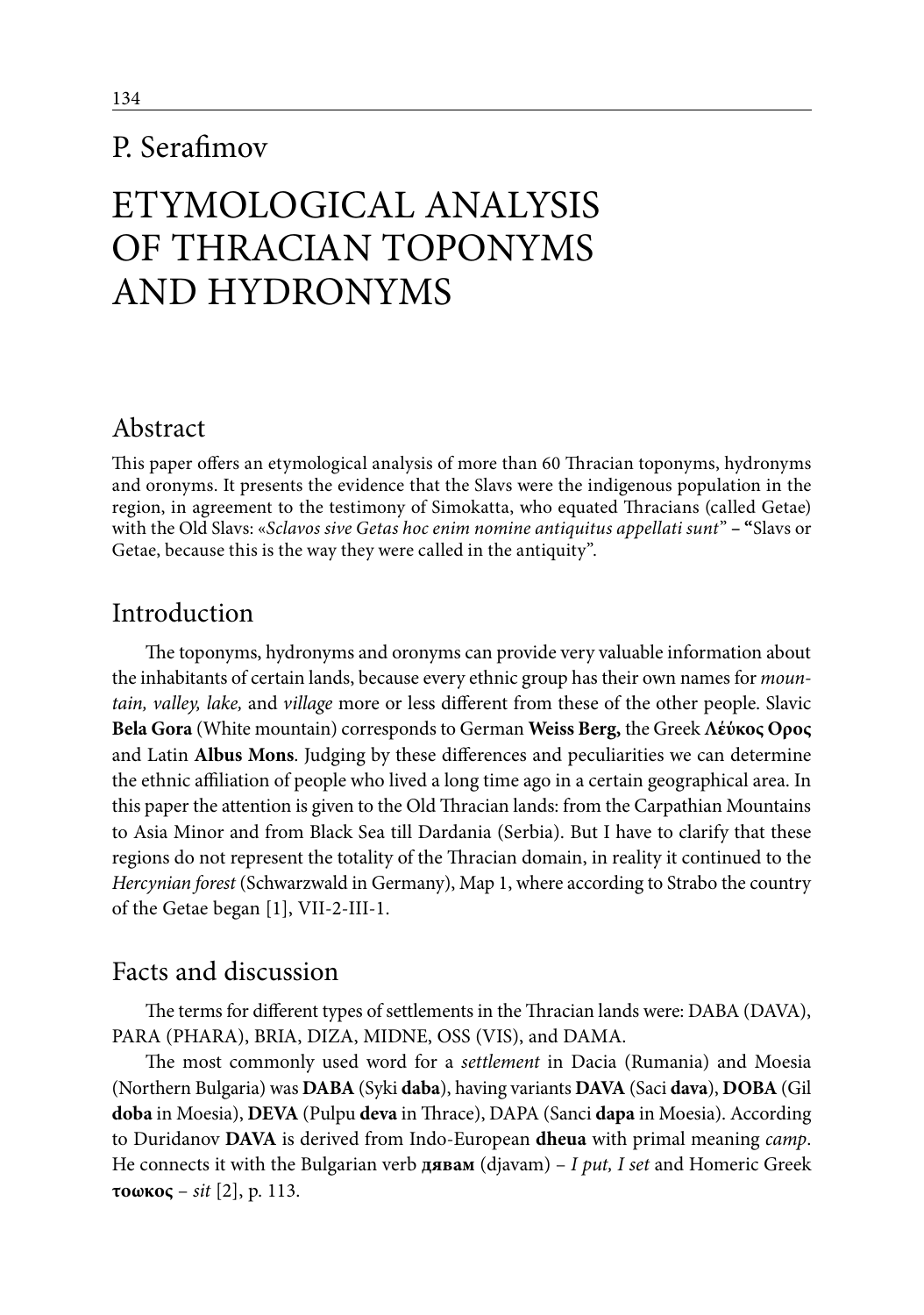

*Map 1. Thracian lands* 

I agree partially with Duridanov. I support that the primal meaning of **DAVA** – **DABA**  was *camp* – *gathering of people*, but in my opinion **DABA** corresponds to Bulgarian word **таб**ор (**tab**or) – *camp*, Slovenian word **tab**or *– camp*, Czech word **tab**or *– camp* or *encampment*, and Greek **τοπ**ος – *place.*

Latin word **tab**erna – *hut*, and Slavic (Bulg., Serb., Cr., Sl.) word **soba** – *room* also have relation to **DABA.** (D and S could change places in Thracian). The phonetically closest match to **DAV**A is Czech word **DAV** – *multitude, crowd (gathered people).*

The root DAV (DAB, TAB) with meaning *to gather, to fit* is very old. It is to be found in Sanskrit words s**tab**aka – *cluster, bunch* (gathered objects) and in Avestanic **dab** – *to fit*. Further related words are Blg. **тов**ар (**tov**ar)– *stocks* (gathered goods) and O. Blg. **доб**ро (**dob**ro) – *stocks* (gathered goods).

As mentioned above, in the deep antiquity the settlements of type **DABA** were nothing more than **temporary camps** (gatherings) of one or more families – about 30-50 persons. During the centuries the settlements become larger (200-500 people) and some even defended by trench, palisade or wall. Technically it became new type of abode, which didn't correspond anymore to the old definition – *camp, family*, *gathering*, but despite of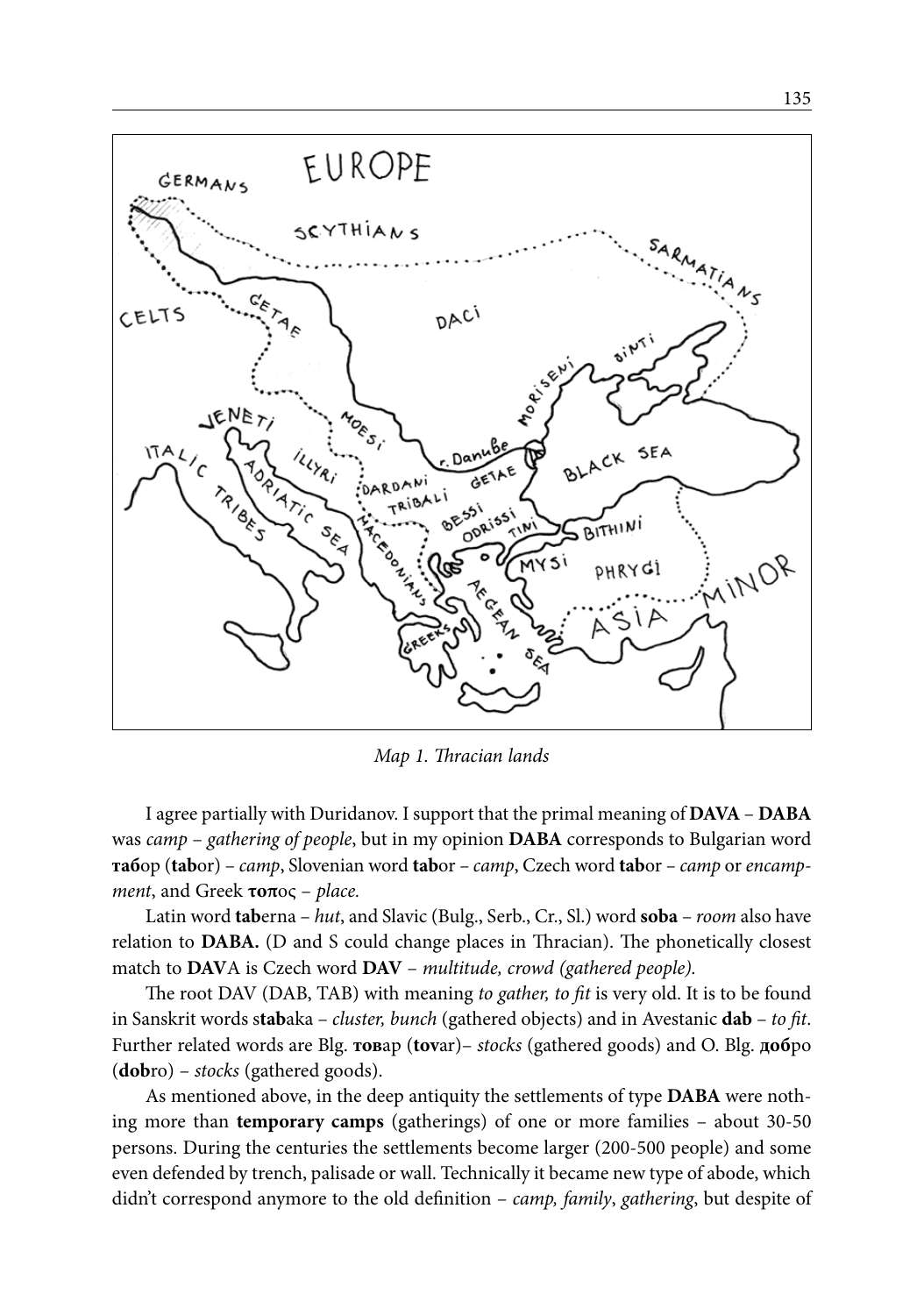becoming an archaism, DABA, DAVA was used for many years after that, because the original meaning was already forgotten.

That process still exists today. **Malo selo** means *small village* in Bulgarian, whereas in Slovenian it is **Mala vas**, but that doesn't mean that the settlement has a population of only 30-50 humans, the inhabitants could have become 100 times more since the establishing of the place as *a small village*.

It would be fair to ask – *Why, if the Thracians were Slavic people, none of the Slavs today use DAVA (or its variants) for settlement*? Actually, DAVA in the sense of the word of *camp* exists no more except for Gypsy (Roma)-like encampments. In the Slavic lands such migratory groups largely yielded to pressures to settle into permanent communities in the last 60 years.

As mentioned above, variants of the Thracian word DAVA – camp are still used by the Slavic peoples – Slovenians, Czechs and Bulgarians, that is the word **tab**or *– camp* or *encampment* (Cz) and *camp* (Blg, Sl), the other Czech word **DAV** – *crowd, multitude* is not used to define type of settlement, but signifies gathered people. A bit different meanings of the Slavic words show only the different stages of development of one and the same word. That excludes the possibility of loaning it from other people.

Because of its conservative character the Slovenian language has the most related words: **tabor** – *gathering of people, assembly*, **taborišče** *– camp*, **taboriti** – *to set a camp*, **taborenje** – *placing a camp*, **taborjan, tabornik** – *member of the camp, gathering*.

The presence of only two settlements containing the particle DABA-DEVA in Thrace (Pulpudeva and Gildoba) made Duridanov think that the north and the south of ancient Bulgaria were occupied by ethnically and linguistically different people [2], p. 115. Georgiev also considered Thracian language very different from Daco-Moesian basing its claim on the rarity of DABA in Southern Bulgaria, and the absence of settlements of type PARA (see below) above Danube [3], pp. 192, 193. Apparently Duridanov [2], p.115, and Georgiev [3], pp. 192,193, didn't consider the possibility that the differences (found in the place names) could be explained not by the different origin of the people but by different types of their settlements, depending on their way of life.

In the lands under *Haemus mountain* (modern Stara planina) the people had permanent settlements, made possible by hospitable and fertile land and resources of game and fish. Additionally, the location was proximal to markets on the Black Sea coast, and those on the coasts of Marmara, Aegean and Mediterranean Sea. There the Thracians could exchange their goods: metals, wine, salt, animals, etc. All these peculiarities allowed gathering of wealth and the existence of permanent settlements. In 5<sup>th</sup> ct BC, Tucydides testified that the empire of Thracian king Sitalkes was richest and mightiest in Europe [4], II-97.

In the north of *Haemus Mountain* and above Danube the people were mainly cattle breeders. They were forced to relocate their temporary camps. (Writing about the Old Slavs from this region Prokopius mentioned (quoted by G. Bakalov, P. Delev, A. Stamatov, A. Fol) that they often relocated their settlements [5], p.112. We know also that those Northern Thracians were poorer than their Southern relatives. Strabo who described the war between Lysimachus and Dromichetes, narrated how after the victory of the Thracians,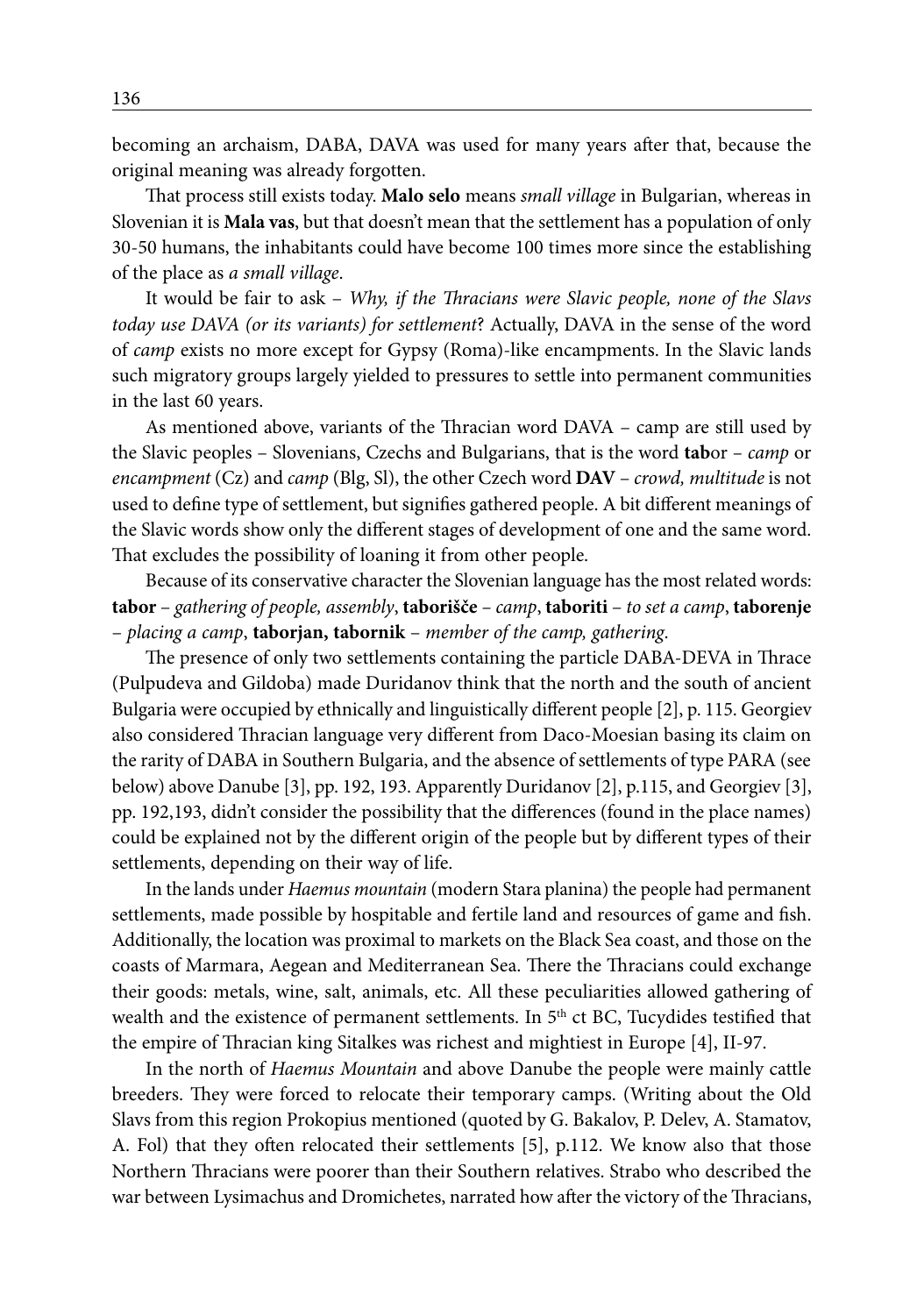their king showed to the Macedonian warlord the simplicity of life and the absence of great wealth among Getae [1], VII-3-8. So the rarity of the term DABA in the lands under *Haemus Mountain* have to be sought in the much earlier permanent abodes of the Southern Thracians, not in the ethnic difference with the people of Moesia and Dacia. In the deep antiquity there were more places in the south of *Haemus Mountain* using the name of DABA - DAVA - DEVA besides Pupu**deva** and Mun**depa**.

The Beotian **Thebes**, Mysian **Thebes** and Carian **Tabae** in Asia Minor are examples of that (The oldest name of **Thebes** was **Taba**ya, according Czech scholar B. Hrozny [6], p. 202). In my opinion **Taba**ya corresponds to Thracian DABA, DEVA, DAVA – *gathering, camp, fortress,* and of course to Modern Slavic **tab**or – *camp* (Sl, Blg, Cz).

In Asia Minor Lycians used the word **ddewe** for a *settlement, village* and **krte** – *city, enwalled place* [7], which correspond in my opinion to common Slavic GRAD, GOROD *– city, fortress*

It is worth mentioning that the archaic character of the Lycian word **krte** – *city* is preserved in the Slovenian word KORTE, used for toponyms for settlements on the top of a hill [8].

It is necessary to bring some light on the resemblance of Slovenian and common Slavic word DEVA – *virgin* and Thracian DEVA (DABA) *– camp*. (Rem. A. P.) Here we have coincidental similarity, a case of homonyms. There are many examples for such peculiarities. In the Bulgarian language two phonetically identical words- **бел** (**bel**) have two completely different meanings: *white* and *shovel*.

Actually the conterpart of common Slavic word DEVA – *virgin* is the Thracian DIU*god*. The primal meaning of the both words is *pure, brigh one* (the virgin is called *pure, bright one*, because of her innocence, and the deity deserves the nomination *bright one*, because DIU is actually the name of the ancient Indo-European sky (sun)-god: **Tiwat** was the Luwian god of the day light, who was known under the name **Tinia** among the Etruscans. In Sanskrit **dyaus** means *heaven, radiance, brilliance*, **diva** means *heaven*, **diva kara** was one of the names of the *sun*, **diviya** means *celestial, divine*, **deva**na means *shining* and **deva** means *God.*

We see that the word for *God* is derived from the concept – *shine, brightness*. The Thracian word BAGO, corresponding to common Slavic word BOG (Slov. Cerkljanski dial. BAGA – *God*) is related to Vedic BAGA – *the sun* (BAGA means also God in Sanskrit).

Another common spread Thracian word for settlement was PARA (PHARA) It was used mostly in Southern Thrace: Beri**para (**modern **Berievo)**, Ca**para (**modern **Caparevo)**, Sa**para** (modern Saparevo). Georgiev suggests that PARA could be **river** (place at the river) related to Bulgarian **бара** (bara) - *small river, marshy place* and perhaps Bulgarian **порой** (poroi) – *flood, pouring rain*, Albanian **përrua** – *creek,* Greek **πορος** - *ford* (quoting Fick) and Greek **έμποριον** - *market* (quoting Tomaschek) [3], p.187. Duridanov isn't very certain about the exact meaning, he defines it as some type of primitive settlement built by wooden logs, girders and searches connection in Old Islandic **spari** – *log, girder,* O.H.G. **sparro** - *log, girder*. Further Duridanov offers the formula: log → building → abode → village [2], p. 78, 79. In my opinion PARA (PHARA) corresponds to Old Church Slavonic words VARĂ with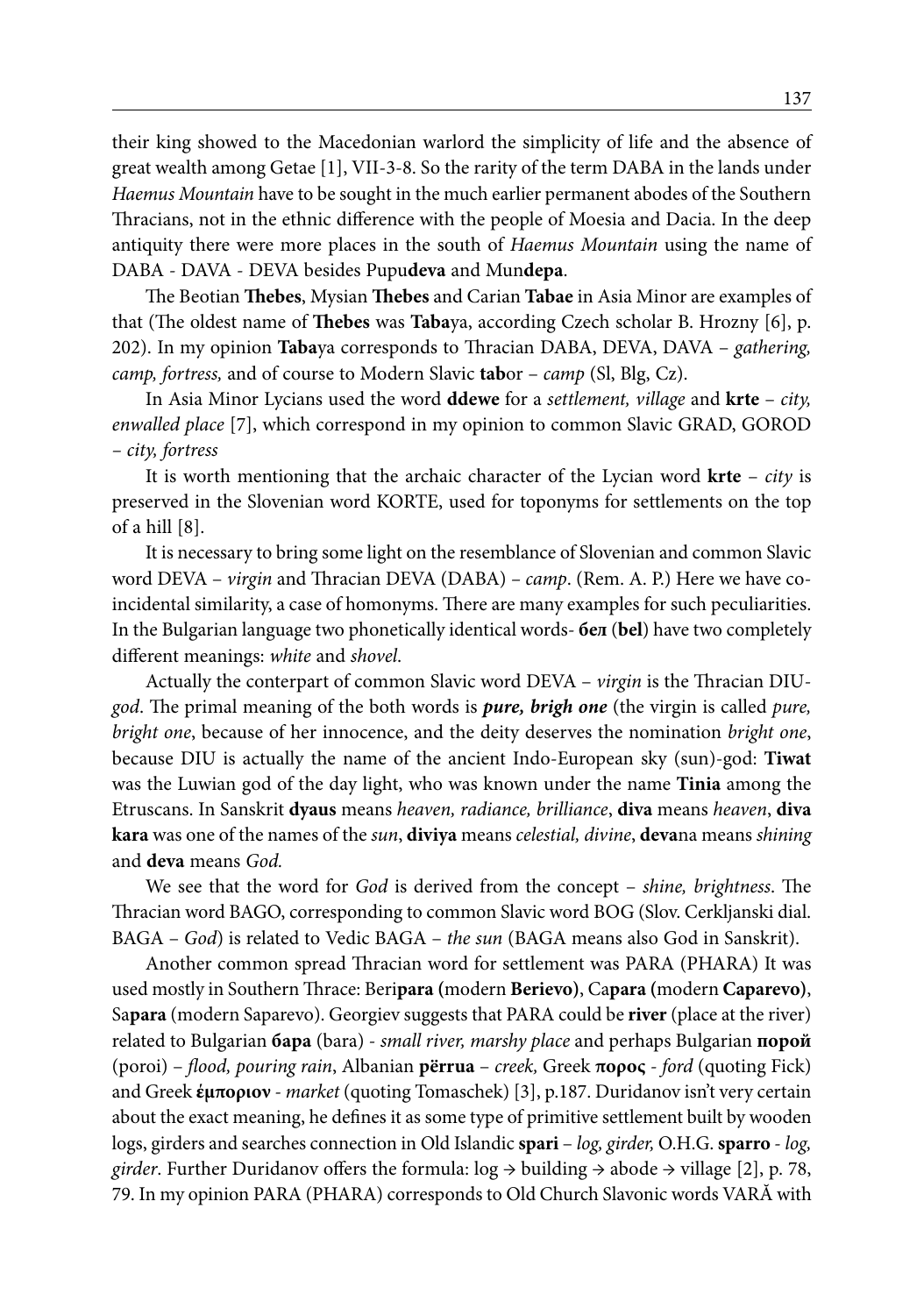meaning – *city, enclosed, fortified place*. Sanskrit **vara** – *enclosure,* Avestanic **pairi-daeza** – *enclosure*, **vareshva** – *fortification* and Greek **πέριβολι** – *garden* are also related. The word is still in use by some Slavic people under the form **varoš** (Serb-Croat.) with meaning *city*. The primal meaning of VARA – PHARA was *enclosed, enwalled place*. I think that it is related to the common Slavic verb *to turn* (*to enclose*) **VĂR**TJA (Blg.) **VAR**TETI (Sl) **VR**TET (Cz). Same connection we see in Sanskrit words: **vari** – *enclosure,* **vara** – *enclosing* and **var**tate – *to turn*. As related to Thracian **para, phara**, I consider Gaulish **var** – *enclosed place* (in Durno**var**ia and A**var**icum). (About the difference in the initial consonat in **p**ara and **v**aroš, I can say that in Slavic Bulgarian initial P could be transferred in V: the verb **п**аря (**p**arja) – *to burn* corresponds perfect to O. Blg. **в**аръ (**v**arǎ) – *heat, burn*). It is quite possible that Slovenian and Czech word FARA- *parsonage* could have Thracian origin (coming from the Thracian PHARA) and not from the German PFARRE- *parsonage* [9].

As mentioned above, the Southern Thracians settled in permanent abodes earlier than their northern relatives, because of the many advantageous factors in the lands under the *Haemus Mountain*. Permanent settlements have to be defended by walls to keep away predators, and thieves and enemies, attracted by the wealth of the inhabitants.

**MIDNE** was another Thracian word for *settlement*: **midne Poltense** [3], p. 86**, Μάίτώνίόν**  [10], p. 37. Georgiev and Detchev connected it with Avestanic verb **midnati** – *to settle*, *to inhabit,* and **maetana** *– abode*, but both omitted to mention O. Ch. Sl. verb **МЕСТ**ИТИ СЕ (MESTITI SE) – *to take place*, Croatian verb **METN**UTI *to set, to place*, also the common Slavic word **MEST**O – *place, town*, which have variant **MESTN**O- *city, place,* in Wendic language [11], p. 72. Slovenian language offers the most related words: **mesto** – *city*, **mesten**  – *urban,* **meščan** – *citizen*. I think that Etruscan word **methlum** – *place, district* and the name of the Illyrian city **Metulum** are also related to MIDNE.

The greatest Thracian cities bared the suffix **BRIA**: Messem-**bria**, Selym-**bria**, Alaai**bria** translated as *city* by Strabo [1], VII-6-1. To these I add Beroea mentioned by Amianus Marcelinus [12], XXXI, 9, 1. Georgiev connects BRIA with Tokharian B riye – city, Sanskrit vrti- garden, enclosure and Old Bulgarian (ЗА)ВРЕТИ – (ZA)VRETI – to close [3], p. 13. I think that BRIA is connected also with Etruscan spur – city, spura – community and Sanskrit PURA – city, which in my opinion are related to O.Ch.Sl. verbs **БРАТИ** (brati), СЪБEРАТИ (saberati) – to collect, to gather in one place, СЪБОРЪ (săbor) – assembly, community, gathering and  $PO\ddot{U}$  (roj) swarm, multitude. The best match offers the Slovenian word bera – assembly, gathering. So BRIA had the meaning: community, people united in a great group. It is logical, because exactly the settlements of the type BRIA had the largest communities.

**DIZA** was a name for *stronghold* in Thrace: Burti **dizos**, Tarpo **diza.** Duridanov relates it with Avestanic **pari daeza** *– enclosure*, and New Persian **diz, dez** – *fortress* [2], p. 34. In my opinion **DIZA** had the meaning **strong** and is related to Slovene word **des**en – *right*, Bulgarian **дес**ен (**des**en) – *right*. (The right hand is also the **strong** hand). The Modern Bulgarian word for *stronghold* – **крепост** – (krepost) comes from the word for *strength* – **крепкост** (krepkost). **DIZA** is related also to Hittite words: **daššus** – *strong*, **tuza** – *army* and Bulg. dial. **туз** (tuz) – *strong card* (in card play).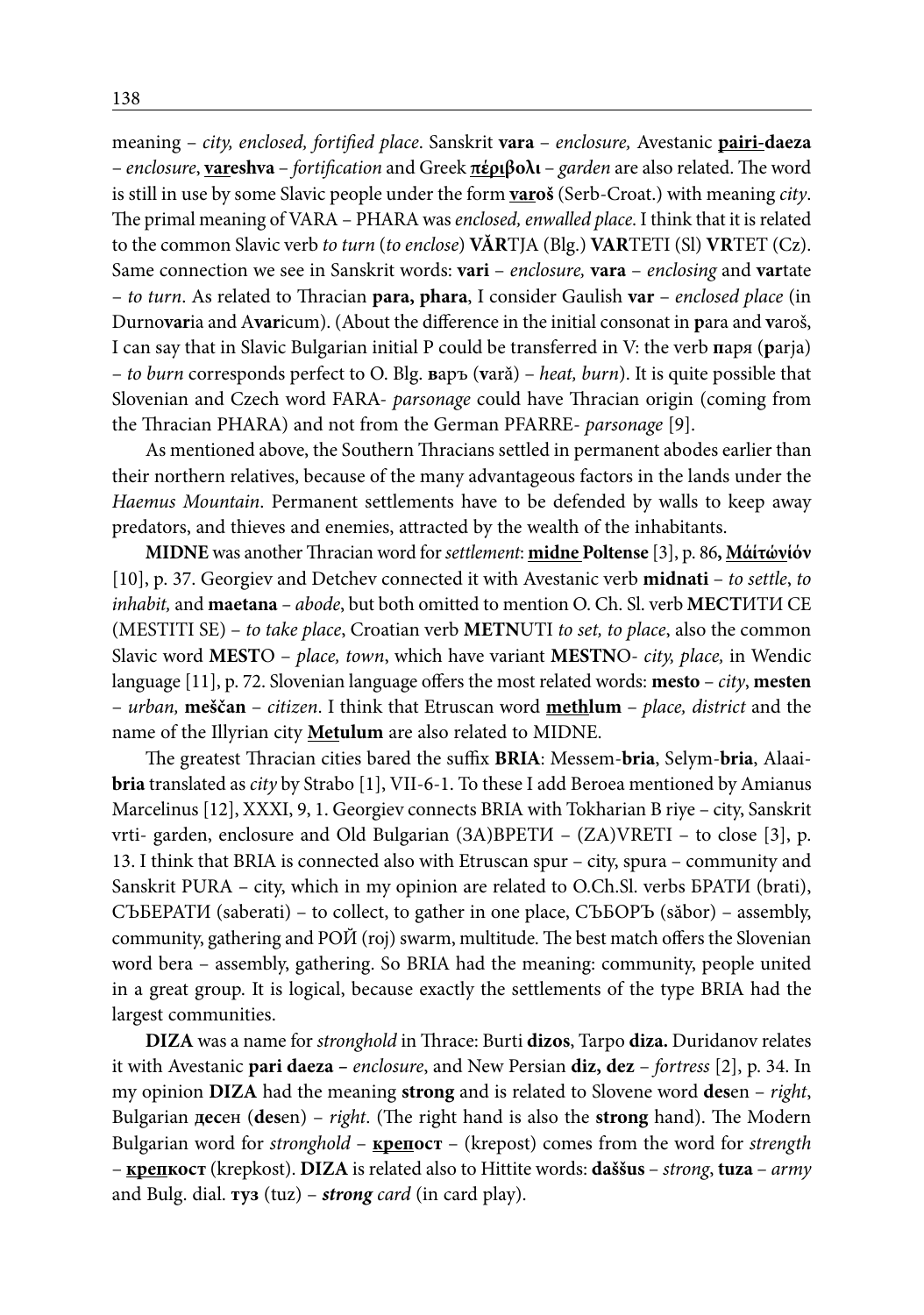Few ancient cities like Salmydess**oss** and Odess**oss** have the particle **OSS** which in my opinion corresponds to Sanskrit words VAS, VASA – *village, settlement*, *home* and Old Church Slavonic ВЬСЪ (VESĂ) – *village, settlement,* used today by Slovenians **vas**  – *village* (pronounced in some dialects as **uás**, **ves**), Wendic **wjes** – *village* and Czech **ves**  – *village*. The word ВЬСЪ (VESĂ) - *village* was used in Bulgaria till the end of the 19th ct. AD. It is generally accepted that settlements with the suffix OSS are pre-Greek [13], p. 32, but none connected it with the Slavic (Sl) word for settlement **vas** which in my opinion was pronounced **was** in the deep antiquity. That we can see in the most ancient name of Ankara – Aku **wash**. The soft initial V, or actually W was dropped, so the original WAS was transformed into OSS. In a same way the name of the Macedonian city **V**edessa (today Voden – *watery)* become **Edessa** and tribal name **V**edoni (*watery, living at the water,* in Modern Bulgarian – **vodni**) become Edoni.

Related to Salmydessos, Odessos are **Βάσκον** and **Βάσσιδινά**. The difference **oss** – **Βάσ** has to be sought in the chronological development. The name Odessoss was documented in 6<sup>th</sup> ct. BC while Βάσκον was documented in 5<sup>th</sup> ct. AD.

Duridanov defines **DAMA** (Uscu-**dama**) as Thracian word for settlement [2], p. 74. He connects it with Sanskrit **dama** – *home, settlement*, but doesn't mention common Slavic word **dom** – *home* and Bulgarian **dam** – *shed, barn*. Related to DAMA are the Etruscan words **tmia** – *wall*, *temple* and **tmase** – *fence*.

**GORDO** was a Phrygian word, which was translated as *city* by Haas [14], p. 154, who compared it also to O.Ch.Sl. ГОРОДЪ (gorodǎ) – *city*. I think that **GORDO** is related to Thracian KORTA (in the unlocalized toponym **Stene Korta**), Lycian **krte** *– city*, Tokharian **kercye** – *palace,* Hittite **gurta** – *enclosed place*. Related place names are Old Macedonian **Gortinae**, Arcadian **Gortina**, Cretan **Gortynia**, **Kyrton** in Beotia, Gaulish Duro**corto**rum and Etruscan **Cortona**. It is worthwhile to mention also the other related toponyms from Slovenia: Korta, Korte, Kortel, Kortina, Kortinari, Kortinca, Kortine, Kortivi [15] p.385, 387, and Italian (in the Dolomites) *CORTINA*, Italian *GARDENA, Val Gardena* (in 11th-12th century *GRADINA*).

The O.Ch.Sl. word ГОРОДЪ (gorodǎ) – *city* has variants **grad** – *fortress* (Sl) and **градина** (gradina) – *garden* (Blg), **ограда** (ograda) – *fence* (Blg.), **сграда** (sgrada) – *building* (Blg.) Such a variety of related words shows the long development of one and the same word and excludes the possibility that O.Ch.Sl. ГОРОДЪ (gorodǎ) – *city* is a loanword. In my opinion the most ancient meaning of this common Slavic word for enwalled settlement is preserved in Slovenian word **grad** – *fortress*.

Not only the terms for settlements, but also the separate names of the Thracian abodes, rivers and mountains are easy to explain in Bulgarian, Slovene, Czech and other Slavic languages:

**Alaai bria** was city near the coast of Black Sea. Duridanov connected its name with Lith. **alaja** *– lake*, and **aleti** – *to flood*, [2], p. 29, but omitted to mention common Slavic verb LITI (Sl), LETI (Cz) LEJA (Blg.) – *to flow*, also Bulgarian **залят** (zaljat), **олят** (oljat) – *flooded*, **оливам** (olivam) *– I pour over*. **Alaai bria** means: *Flooded city* (apparently often flooded by the sea) and its name is related also to Luwian verb **alhai** – *to flow*.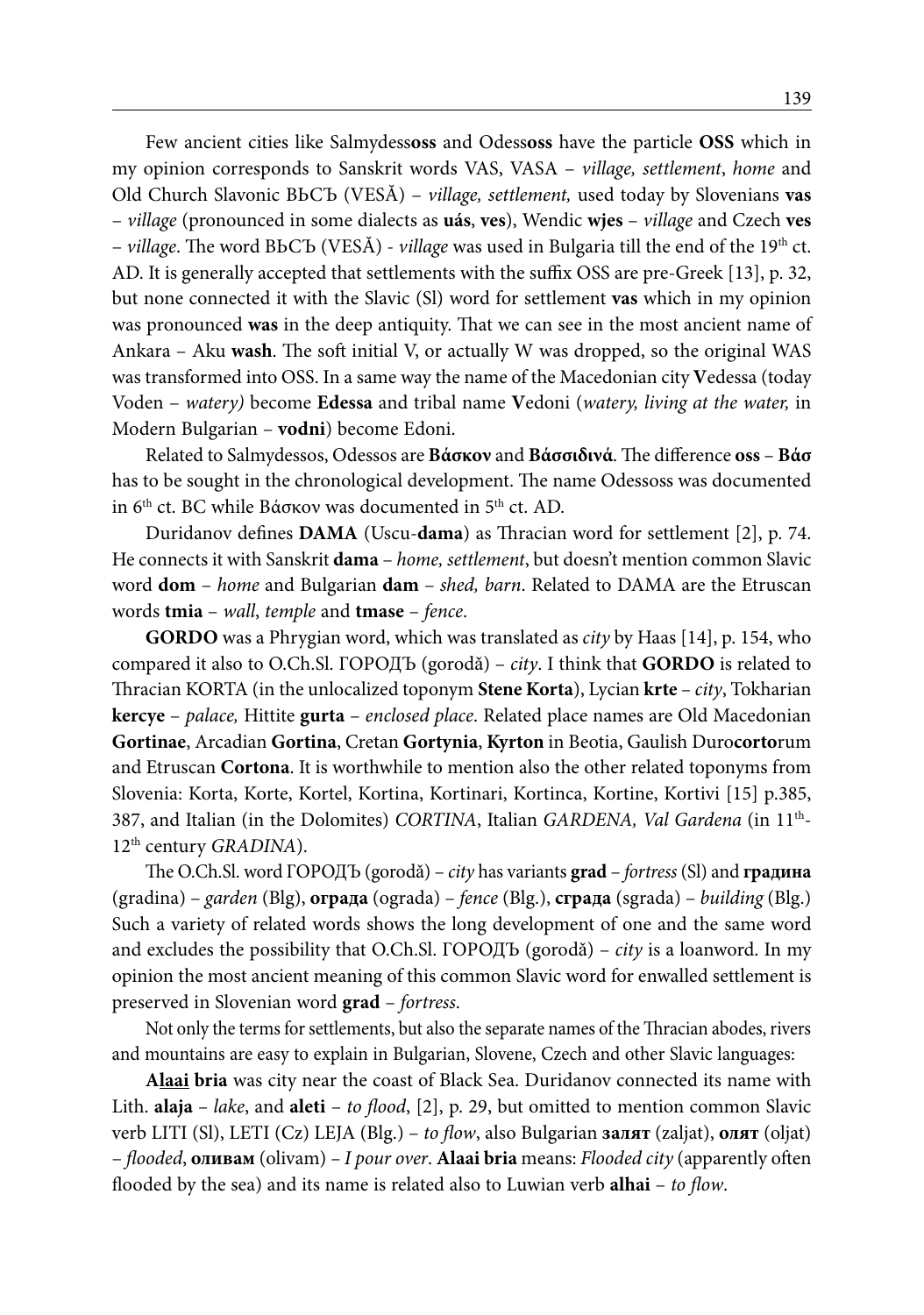**Angissos** was a town in Thrace, Duridanov derives its name from IE **ank, ang** – *to bend, to curve*, found in Sanskrit **ancati** *– to bend, to curve*, **anka-h** *– curve*, Greek **άνκος**  – *abyss* and O.Ch.Sl. ОНКОТЪ (ONKOTǍ) – *hook*. As related hydronym Duridanov points **Angites** (today Angista) – side river of Strymon (Struma). It means *curved, bent river* [2], p. 29. Related are also O. Blg. **ОНГ**ЪЛЪ (**ONG**ǍLǍ) – *angle, hook*, Slovene **ogel, vogal** *- corner*, Rusian **уголь** (ugol) – *angle, hook*. Here I would like to mention that the most ancient variant of **ang** – *curve* is preserved in the Slovenian language, that is the word z**anka** – *a loop, snare* [8,9]

**Athos** was the name of a mountain on Halkidikian peninsula (Greece). Duridanov compares it with the Greek **akte** – (high) *bank* [2], p. 31. I agree with this, but I have to add that **Athos** corresponds also to Bulgarian word **кат** (kat) – *high, second floor,* also to **кач**вам (**kač**vam) – *I put on a high place*. Same relation we see in Bulgarian words **гора** (gora) – *mountain* and **горе** (gore) – *up, hight.*

**Αθρος, Ieterus, Iatrus** was the ancient name of Bulgarian river Jantra, called also Etǎr. Georgiev drives it from **ethru-s** – *quick*, and indeed in the upper flow Jantra is a very quick river [3], p. 63. Georgiev did not mention Old Bulgarian word IАНДРЪ (IANDRĂ) quick, also Slovene words hiter – quick, and hitro – quickly, hitrost – speed, jadrn – quick, jadrati – to sail, jadrno-quickly, jadranje – sailing, as well as the related Russian быстро.

**Aθύράς**, **Atyras** was name of a fortress and river near the Black Sea. According to Georgiev **Aθράς** is related to Greek **άκτή** – (*high) sea bank* [3], p. 63, but in my opinion **Aθύράς** is related to **Αθρος, Ieterus, Iatrus** and the Thracian word for *quick* **– atras,**  corresponding to Old Bulgarian word IАНДРЪ (IANDRǍ) *quick*, also Slovene words h**iter** – *quick,* and h**itro** – *quickly, jadrn* – *quick, jadrno* – *quickly, jadrati – to sail, jadranje – sailing*. I consider important to add that Bystrica/Bistrica is a common place-name for western Slavs – near rapids and BYSTRAS means *rapid* in Thracian.

**Ballanstra** was station (*mutatio*) near present village **Jarlovtsi**. Georgiev translates is as *White river*, coming from Indo-European **bhel(y)ano-s** *– white* and **srowo-s** – *stream, river*. Gerogiev mentions the hydronym **Bela reka** – *White river*, which is in vicinity of the ancient **Ballanstra. Ballan** corresponds to Bulg. dial. and Rumanian **balan** – *white* (for animal), whereas **stra** corresponds to common Slavic **struja** – *stream* [3], pp. 34, 35.

**Βάλζινά** was a Thracian village near present Turkish-Bulgarian border. Georgiev compares its name with Slovene word **blazina** – *beam, girder* and Russian **bolozno** – *tick beam,* Lith **balzienas** – *girder* [3], p. 67.

**Batkunion** was the name of a Thracian settlement near Pazardjik, Bulgaria (modern **Batkun**). Duridanov compares it with the name of the Lith. village **Batkuni kaimas** [2], p. 32. He didn't consider the possibility of its origin from Bulgarian personal name **Batkun** [16], p. 71. Another related Bulgarian word is **батко** (batko) – *addressing toward elder brother,* Ukrainian **batko** – *father,* and Servo – Cr. **bato** – *big brother* Russian **батюшка**, an endearment term for the ЦАР are also related.

**Berge dava, Berge, Berga, Bor brega, Bergule, Berge polis, Bergison** contain the particle **BERG** – **BREG** which corresponds to Slavic word **breg, brdo, bardo** – *hill* Sl. Cz, бряг (brjag) *hill, bank* Blg. берег (bereg) – *hill, bank* Russ. German **Berg** – *mountain* is also related [3], p. 68, [5], p. 32.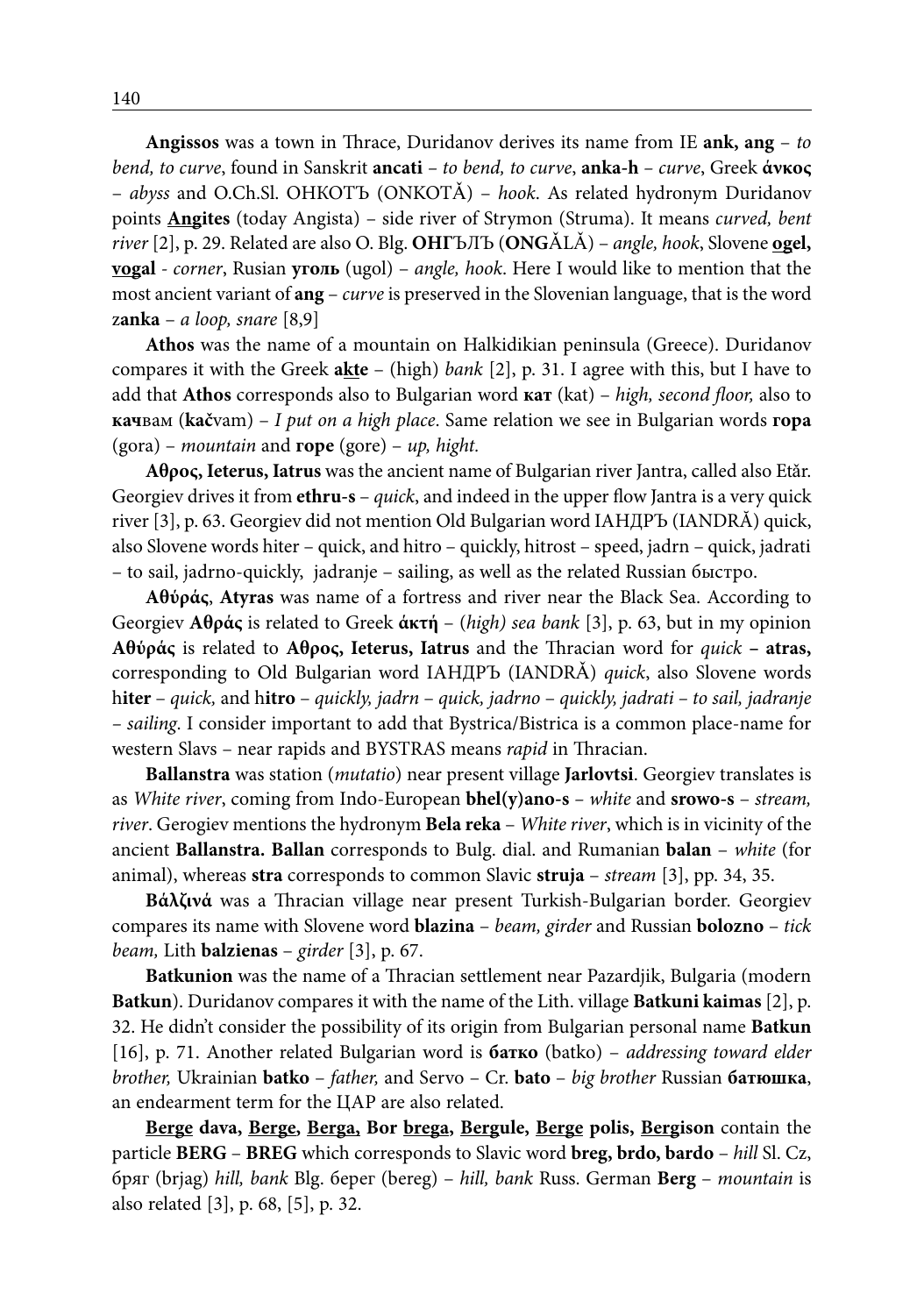**Bersame** was the oldest name of **Aitos** [2], p. 32. Duridanov translates it as **Birch city,** having connection with Slavic word for *birch* – **береза** (bereza) (Russ) **бреза - breza** (Bulg. Sl.)

**Burtidizos, Burdapa, Burdones, Burticom** are connected by Duridanov [5], p. 34 and Georgiev [3], p. 70, with common Slavic word BROD – *ford,* also with Old Church Slavonic БРЕСТИ – BRESTI - *to wade*.

**Chalastra** was a settlement on the lower flow of river Vardar. Duridanov explains it as having two components: KALO – *mud* and STRUA – *stream*. [2], p. 34. **Кал (kal)** is word for *mud* in Bulgarian, Russian, Serbo-Croatian, in Slovene s**kal**jen means *muddy* and **kaluža** means – *marsh.* **Cтруя (struja**) is name for a *stream* in Bulgarian, Slovene, Russian. **Chalastra** thusly meant: *Settlement along muddy river*.

**Debre** is the name of a Thracian fortress near Haemus Mountain, mentioned by Procopius. In my opinion **Debre** corresponds to Blg. **дебра** (debra) and Slovenian **deber** – *abyss*. [17], p. 312.

**Duro-storum, Doro storum** was the ancient name of Silistra. **Duro** corresponds to common Slavic **dvor** – *court, enclosed place*, the closests match is Slovene word duri – *door*. **Stor**(um) corresponds to Bulgarian **strana** – *country*, Russian **storona** – *country* [10], p. 18. The meaning of **Duro-storum** is thus *Enclosed country*.

**Dyme, Dimum** are connected by Duridanov with common Slavic word **dim** – *smoke* (here in the sense – *Smoky, dark place*) [2], p. 35.

**Eβρος**, **Hebros** was the oldest name for Bulgarian river **Maritsa.** Georgiev interprets **Eβρος** as *broad*, name related to Greek **εύρύς** – *broad* [3], pp. 246, 247, but in my opinion both **Eβρος** and **Maritsa** mean *red.* **Eβρος** is related to Old Bulgarian **БРОЩЪ** (BROŠTĂ) *dark red*, and Maritsa is related to Bulgarian морав (**mor**av) – *red* and моравея (**mor**aveja) *– I redden*. The meaning of **Eβρος** and **Maritsa** is *Red river*. That is logical, because the river goes through clay grounds and its colour is **red-brown,** at least in the lower stream – Plovdiv, Dimitrovgrad. Related hydronyms are river **Ibar** in Serbia, **Ibr** in Ukraine, **Maroş** in Rumania, and **Marasantiya** - the ancient (Hittite) name of the Turkish river **Kizil Ermak** (literally *Red river*).

**Ereta** was name of a city south of Odessoss (Varna, Bulgaria). Duridanov derives its name from the verb – *to boil*: **virtu** In Lithuanian, **vreti** in common Slavic [2], p. 36. Original name was V**ereta**, but later the initial **V** was dropped just like in the names V**edesa** and V**edoni**.

**Γάρήσκος, Tugu-gerum, Ρολλι-γεράς** contain the particle **gar-ger**, which Detchev connects with Cymr. **garth** – *cape, mountain,* [4], p. 10, to it I add the common Slavic **gora** – *mountain*. Related to **Γάρήσκος, Tugu-gerum, Ρολλι-γεράς** are **Κάρά-βιζύή, Κάρδενθής,** having the particle *Κάρ – kar*, corresponding to common Slavic **gora –** *mountain* and Bulgarian **gore** – *up, above* [10], p. 16 and to old Slovene word kar – *rock*.

**Haimos, Haimon Haemus** were the ancient names of Bulgarian mountain Stara planina. Duridanov claims that **Haimon** had older form Saiman – the original Thracian one, coming from Indo-European **sei** – *I connect, present* in Sanskrit *siman* – *ridge, top, streap.* Today the ancient name is preserved only in the most eastern part of Stara planina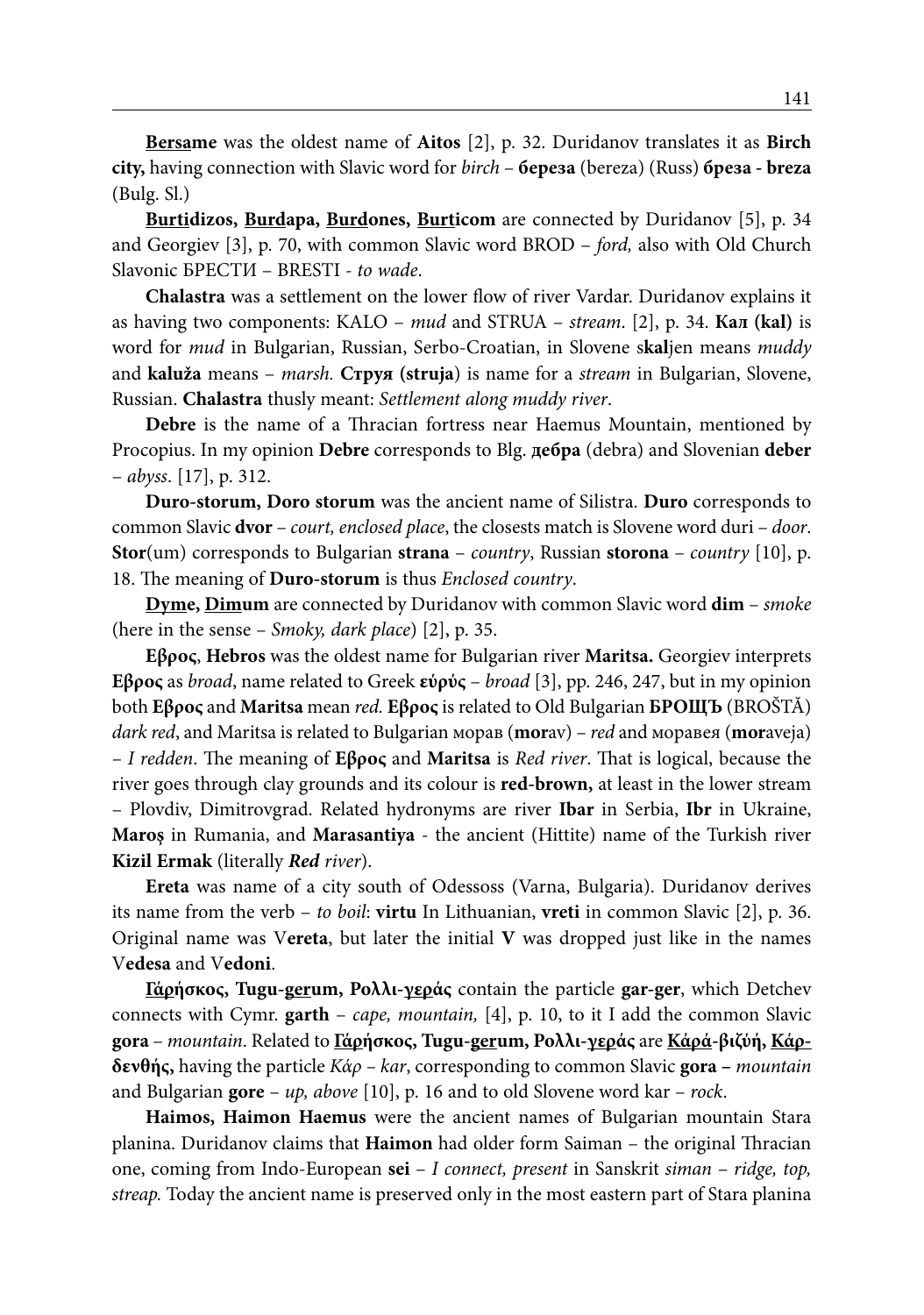– cape Emine. The initial Thracian S was transformed in H under Greek influence [2] pp. 36, 37. To my opinion, the meaning of **Haemus** is quite different, it is related to Central Asian **Imaus,** translated by Pliny as *covered by snow – snowy,* and it is related to Sanskrit word **hima** – *winter, white, snowy,* Avestanic **zima** – *winter*, and common Slavic **zima**  – *winter*. The meaning in the case of Haeumus is *White toped* (from October till June the tops of **Stara planina** are covered with snow). It remained in the people's memory as **Stara planina -** *Old mountain*, because the word **star** – *old* has exactly the same meaning – *white toped, having white hair*. Same semantic build up *old* – *white-topped* has the Latin word **canus**, which means both *old* and *white*.

**Ilion** was a city in South-Eastern Thrace. Duridanov [2], p. 38 explains the meaning as coming from Indo-European **il** – *mud*, which is to be found in Greek **ιλύς** – *mud*, Old Church **Slavonic ИЛЪ** – *mud*, preserved today in Russian **иль** – *mud* and Slovene **ilo**, as well as **jul** in its Tolminski dialect. Hittites named it Wilusia. **Ilion** (Troy) was located indeed in marshy area, so the name *Muddy* is quite logical.

**Iς-μάρος Ismara** was name of city and mountain in the lands of Ciconians (Northern Greece). According to Georgiev the name comes from Indo-European **wik's mara** – *big village*, related to Albanian **vis** – *settlement*, Old Bulgarian ВЬСЬ (VĂSĂ – village, Avestanic **vis** – *home, village*, Sanskrit **vis** – *home, abode*. To these I add Slovenian **vas** – *village* and Czech **ves** – *village.* **Mar** (os) is related to Rumanian **mare** – *big,* Old Irish mor *– big,* Welsh **mawr** – *big*, Old Sax. **mari** – *glorious* and Old Church Slavonic MEPЪ (MERĂ) – *great*. The absence of the initial *V* Georgiev explains with the Greek influence [3], p. 82.

**Istros** was another name for river **Danube**. Georgiev derives its name from Sanskrit word **işira** – *mighty, quick*, Doric Greek **ιάρος** – *mighty, turbulent*, Atic Greek **ίερος** – *migty, turbulent* [3], p. 82. Georgiev had omitted the Bulgarian **щур** (štur) – *mighty, disobedient*, **щурея** (štureja) – *I'm quick, disobedient,* **втурвам се** (vturvam se) *– I run,* also Slovene **tirati** – *to push, to pursue,* **tura** *– a walk, travel.* The name **Danube** Georgiev derives from Indo-European **dehnu** – *mighty, turbulent*, present in Avestanic **danuš** – *river,* Sanskrit **danu** – *river*. Georgiev neglected to add the Old Bulgarian **dvan** – *rabbit* (quick one) and Old Church Slavonic ДОУНТИ (DUNTI) – *to blow, to become big*. **Danube – Danubis** means in my opinion *– Moving, increasing* (water). Other possible candidate for explaining the name Danube are Slovene verb toniti – to drown, Slovene word dno – bottom and Bulgarian word дъно (dăno ) bottom.

Strabo testifies about another name for **Danube – Matoas**, [1], book 7, fragment 65, which he translates as *muddy*. **Matoas** corresponds in my opinion to Bulgarian **мът**ен (**măt**en) – *muddy*, мътя (**măt**ja) – *I make turbulent*, **măt**ilka – *turbulent water*, also to Slovene **mot**en – *muddy, unclear*, **motiti** – *to make turbulent*, and Russian **мутить** (**mutit)**– *to make turbulent,* мутны (**mytni)** – *unclear, turbulent*. We see that although different, all three names **Istros, Danubis,** and **Matoas** have explanation in Slavic languages.

**Kapi sturia** was located in the upper stream of river **Hebros** (Maritsa) The name is translated by Duridanov as *Hilly country* and related to Latv. word **kapi** – *dune*, Lith**. kopa** – *sandy hill*, to Bulgarian **kopa** – *heap*, also to Old Church Slavonic СТЪРНА (STĂRNA) – *country* and Old Church Slavonic ПРОСТРЕТИ (PROSTRETI) – *to spread* [2], p. 39.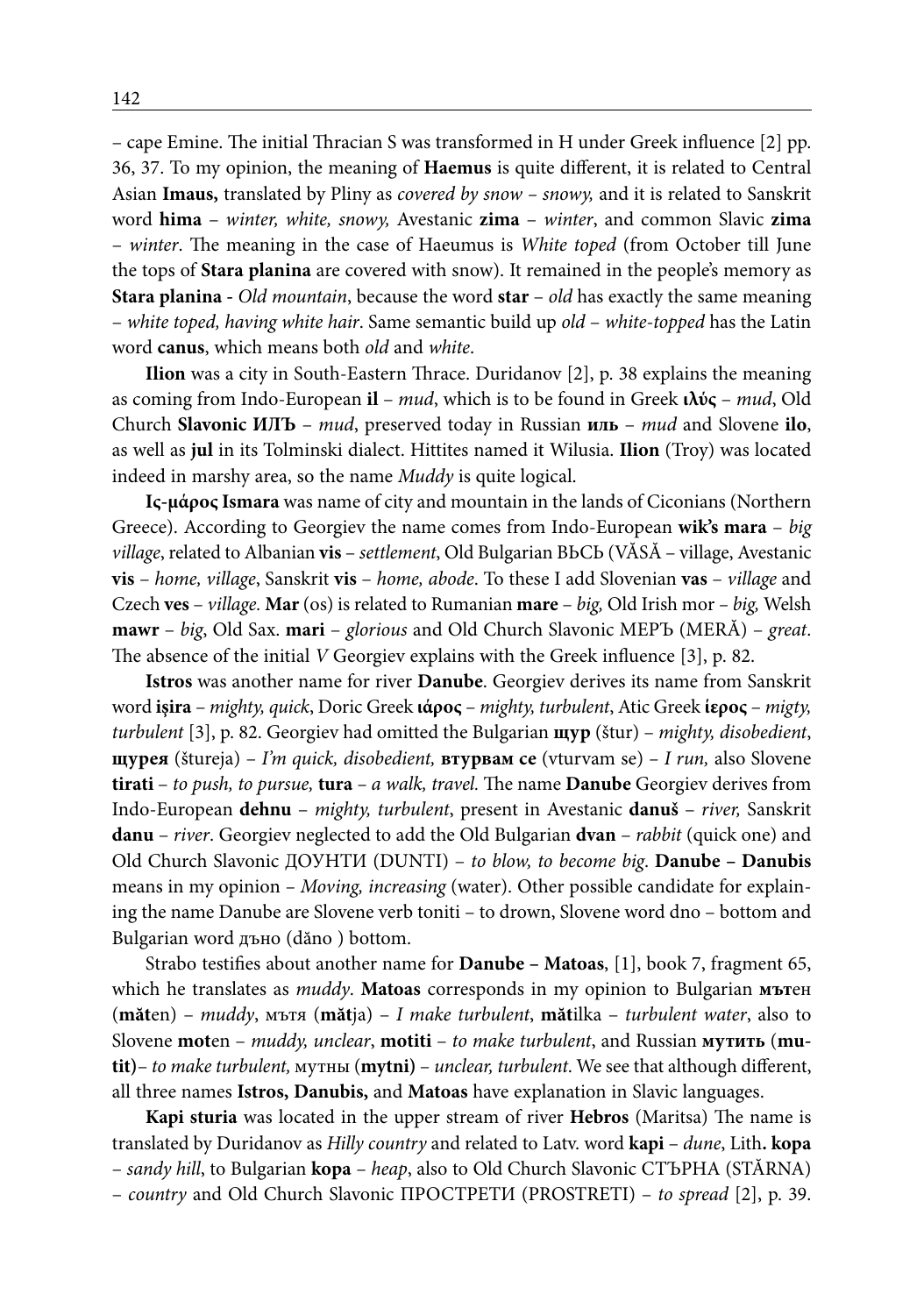Kolpa, Kupa is also the river between Slovenia and Croatia. To these I would like to add Slovene **stran** – *side*, **stranski** – *spread, broad,* pro**stor** – *space*, pro**stor**ček – *small place*, pro**stor**en – *wide, broad,* **kopa** – *heap*, also Russian **копа (**kopa) – *heap*, **страна** (strana) *country*. I agree with the Duridanov's explanation as *Hilly country*.

**Kίςτί δίζος** was a fortress in Lower Moesia (Northern Bulgaria). Georgiev translates **Kίςτί**  as *white* and corresponding to Bulgarian **чист** (čist) – *clean* [3], p. 84. The meaning of **δίζος** is *fortress* as explained above, here I would like to add that **čist** *– clean* is common Slavic word.

**Kurpisos** was an ancient settlement in the vicinity of Chirpan, Bulgaria. According Duridanov the root is **kurp** – *to dig*, related to Lith. **kurpti** – *to dig*, but also to Old Church Slavonic КЪРПАТИ (KĂRPATI) *to dig*, Russ. корпать – (korpat) *to dig*, Ukrainian **корпати**  – *to dig*. Slovene verb krpati – *to patch*, *to darn* is an additional related word). Related toponyms are Lith. **Kurpu kaimas**, Latv. **Kurpe**s-**gravis**, Bulgarian **Кърпец** and Croat. **Krpec** [2], p. 40. The meaning of **Kurpisos** was *Excavated place*.

**Nestos, Mestus** was the older name of Bulgarian river Mesta. Duridanov explains its name as coming from Indo-European root **ned** – (In Sanskirt **nadati** – *makes noise,* also **nadi** – *river*) also Irish **nes** – *river.* He connects it also with Greek hydronymes: **Neda** (Arkadia), **Nedon** (Messenia) [2], p. 42. I think that **Nestos** is related to Old Church Slavonic НЕСТИ (**NES**TI) – *to move, to carry, to bring*, МЕСТИ, МЕТАТИ (MESTI, METATI) – *to throw,* and to Modern Bulgarian НОСЯ (NOSJA) – *I bring*, and МЕСТЯ (MESTJA) – *I remove*. In my opinion **Nestos** ment: *Moving, bringing, carying* (water). Nestos is comparable with Visla (Vistula), which name is connected with O.Ch.Sl. verb ВЕСТИ (VESTI) – *to carry, to move*. As other related Slavic hydronyms I offer Czech and Polish **Nysa** Luzicka (also know as Lusatian Neisse) and Polish **Nysa** Klodzka.

**Oδησος** is translated by Vlahov (quoted by Georgiev [3]) as *city at the water***.** He derives it from the original *F***οδά** – *water* [3] p. 26. I agree completely with him about that and also with his claim that at least from 6<sup>th</sup> ct. BC Proto-Slavic tribes have already lived by the Danube [3], p. 26.

**Oρβέλος** was Thracian name of the mountain **Bela**sitsa. According Georgiev it means *White Mountain*, coming from the Phrygian, or Peonian – **Βελον**, corresponding to Bulgarian **бел** (bel) *white*. To that I would like to add that **bel, bjal**– *white* is common Slavic word. The Macedonian name of **Oρβέλος** was **Βάλάκρος**, which Georgiev sees as **Βάλ-άκρος** – *White top* [3], p. 33. **Βάλ** means *white*, and **άκρος** corresponds in my opinion to the Phrygian word **akris** – *end, top* [14], p. 158, related to Russian **крыша** (krǎiša) *roof, top*, and also to Slovene word **kraj** - *end*, Serbian and Bulgarian words край (**krai)** – *top, end*.

**Ostudizos, Ostodizos** was located South-East of Adrianopolis (Edirne, Turkey) perhaps modern **Hafsa**. Duridanov translates it as *Settlement at the estuary of the river* and connects it with Latv**. uosta** – *estuary*, Lith **uostas, uosta** *– estuary,* Latin **ostium** *– estuary* and Old Bulgarian ОУСТИЕ *– estuary* [2], p. 43. Here I would add that Slovene and Russian also offer related words for *estuary* **ustje** (Sl.) and **устье** (ustje) (Russ.). The name of the Czech city **Ústi nad Labem** (*The mouth above the Elbe*) is also a toponym related to Ostudizos, Ostodizos.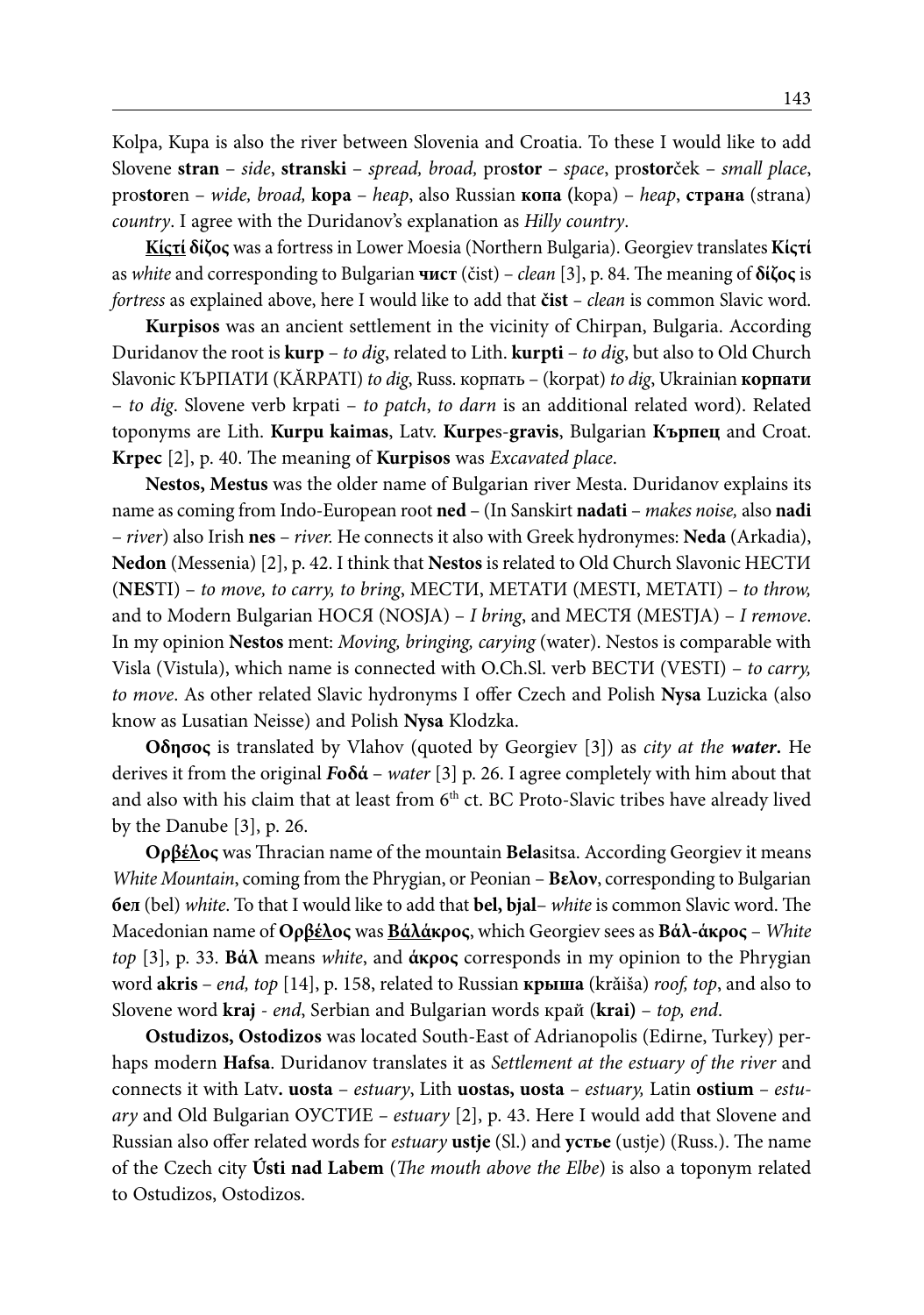**Panax** was name of the Thracian river in the *Pangeus Mountain* (Turkey). According to Duridanov it comes from Indo-European **poni** – *mud*, and is connected to Goth**. fani** – *mud,* Old Isl. **fen** – *marsh*, and Old Prussian **pannean** – *marsh* [2], p. 44. I think that **Panax**  is related also to Sanskrit **pani** – *water*, **phana** – *foam* and Slavic (Sl, Blg. Russ, Cz) word **banja** – *bath* (water) and Bulgarian **пяна** (pjana) – *foam,* Slovene **pena** – *foam,* and Russ. **пена** (pena) – *foam*. Considering the fact that **pena** (pjana) is a common Slavic word and it is a close match to Panax, it can be claimed that this toponym was of Slavic origin.

**Prasias limne** was the Thracian name of lake **Τάχίνο** in Greece. According to Duridanov its name is connected to Lith verb **prausti** – *washing*, Latv. verb **prauslât** *– to splash*, Sanskrit **prusnoti** – *to splash*, and to Bulgarian **prâskam** *– to splash*, **pera** – *I wash.* The meaning of the name must have been – *Washing its banks* [2], p. 45.

**Πέργάμον, Πέργάμος** was a settlement of the Bistonian tribe of Ksanti. Georgiev connects its name with Pelasgian word **πέργάμος** – *fortress*, points to the related place names: **Πέργάμος** – the fortress of Troy, **Πέργάμον** – city in Mysia and on Crete, and claims the meaning of the name as coming from Indo-European *bhergho-mo*- mountain, connected with German **Berg** – *mountain* [3], p. 89. He did not consider the Slavic (Sl. Blg, Russ) word **праг, порог** (prag, porog) – *threshold* (high place) incl*uding the name of a European capital: Prague*. Slavic (Sl. Blg, Russ) **берег, брег** (bereg, breg) – *bank, hill* (high place), also common Slavic **Brdo**, Sl. dial. also **Bardo**; Czech **Brdy** *mountains*. The Slavs have many words related to **Πέργάμος** so this ancient toponym is probably also Slavic by origin.

**Perinthos** was a city on the cape (on Propontis). Duridanov connected its name with Hittite word peruna – *rock* and with Sanskrit parvata *– mountain*. [2], p. 41. Partially I agree with him, but I would like to add that **Perinthos** means actually *first, prominent* (the city was built on a high promontory). The root was PER corresponding to Slavic (Russ.) **PER**V – *first*, also to Bulgarian verb **PER**ČA SE – *I'm prominent, I boast.* The particle INT corresponds to ENT in Old Ch. Sl: СВЕНТЪ (SV**ENT**Ǎ) – *bright*, holy. That suffix is evolved today in ET, IT and AT, that we can se in Bulgarian words: **свет (**svet) – *bright, holy,* **мразовит** (mrazovit**)** – *chilly*, виноват (**vinovat) –** *guilty*, also in Slovene words **kostnat** - bony, **silovit -** *strong, violent,* **bregovit** – *hilly*. Same suffix INT as in Peri**nth**os we see in the names of the cities **Korinthos**, **Olinthos** and **Zerynthos**.

**Korinthos** bares in fact the same name as **Carinthia** – region in the Alps inhabited by Slovenians from deep antiquity [18], pp. 138-143. The meaning of **Korinthos** and **Carintia** is: *Mountain land, Place in the mountain.* The root is KAR, KOR corresponding to Thracian words for mountain: GAR [10], p. 10, KARA [3], p. 100, which is nothing more than archaic variant of common Slavic GORA – *mountain*. Slovenian language offers the most related words: **gor** – *on the top*, **gori** – *up,* **gorica** - *hill*, **grič** – *hill*, **hribovit** - *hilly*, **hrib** – *hill*, mountain, **kar, karn, karnele** – *a steep*, *rocky mountain* [18], p.146.

**Olinthos** meant in my opinion: *City of the deers.* I derive its name from common Slavic word ELEN – *deer*, having variant **олëн** (oljon) in Russian.

**Zerinthos** is translated as *Place of beast* (place rich in beasts) by Duridanov [2], p. 55. He compares ZER in **Zer**inthos with Thracian word ZER – *beast*, corresponding to common Slavic **zver** – *beast*, having form **зуер** - (zwer) in some Bulgarian dialects. Slavic **tvor** *creature*, German **Tier**, ultimately English **deer** are similar.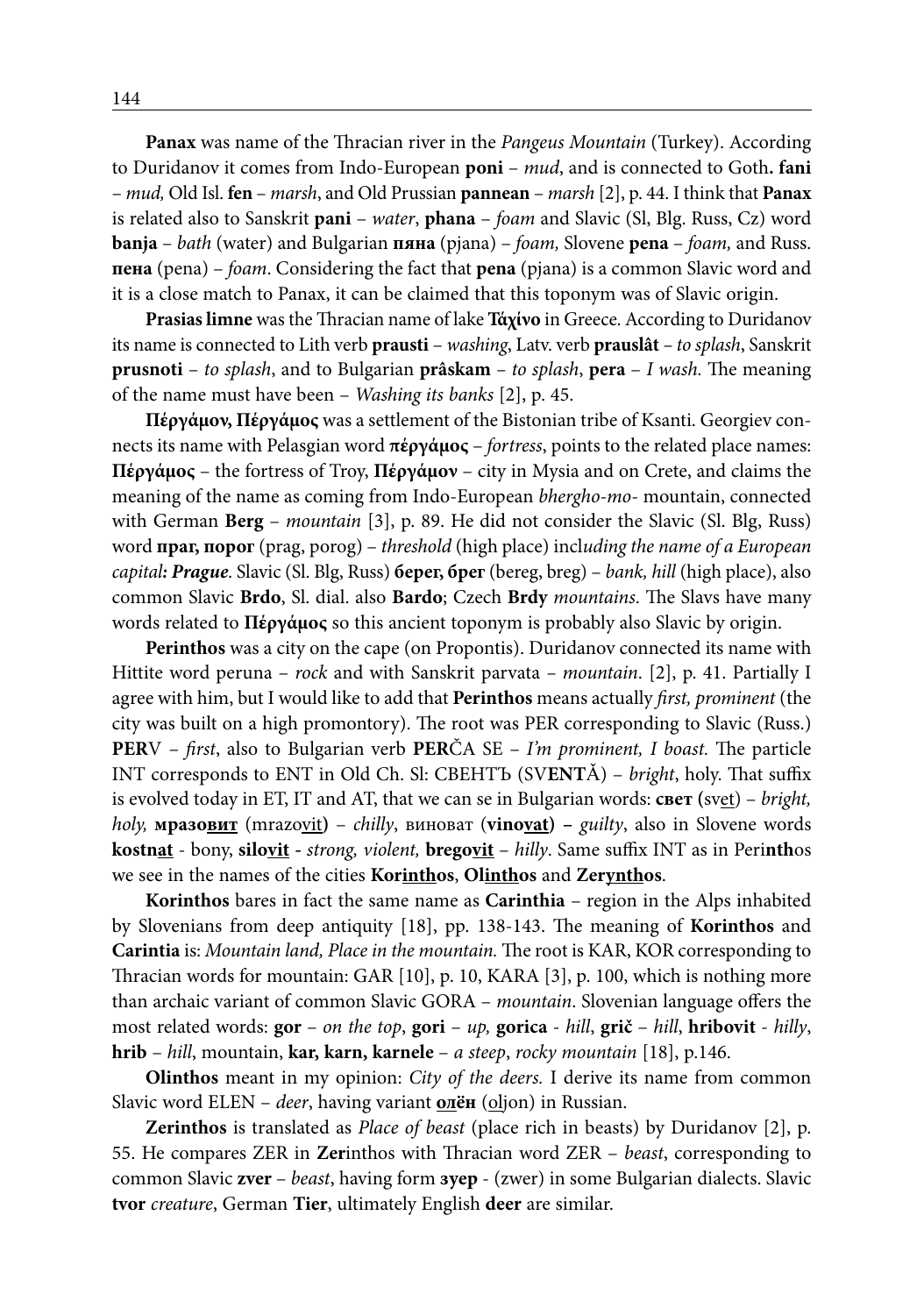**Ramae** was the oldest name of Ljubimets, which Duridanov connects with Lith. **ramus***silent* [2], p. 47, but he didn't mention Bulgarian word **ръмеж** (rămez) – **silent** rain.

**Rhusion** was another name of the ancient city Topeira, located on the eastern bank of river Mesta. Duridanov compares Rhusion to the Old Prussian toponym Russe, also to Lith**. rusas** – *well for potatoes,* Latv**. rusa** – *well*, Latv. verb **ruseti** – *to flow slowly* [2], p. 47. He did not consider the Bulgarian verb **рося** (rosja) **руся** (rusja, dial.) *– I irrigate,*  and common Slavic **rosa** – *dew*. It meant in my opinion *Irrigated place* and is related to the name of Bulgarian city **Russe** on river Danube.

**Seietovia** was located somewhere in Southern Bulgaria. Duridanov derives the name from a dedicatory plate of local deity - **Seietovien**(us) and suspects that the name is connected with Lith. **sietuva** – *deep place in river, well*, and mentions also the Illyrian place name **Setovia** (Dalmatia) [2], p. 48. I think that **Seietovia** is connected with the Old Slavic theonym **Sventovit,** because Duridanov reconstructed **Seietovia** from the name of the Thracian god Xeros **Seietovien**(us) documented in ancient inscription. In my opinion **Seietovia**, or originally **Swentowia** meant – *Settlement (of the worshipers) of Sventovit*.

**Σηλυ**μβριά, **Seli-bria** was situated on Propontis (Marmara sea). Strabo thinks that it means City of Selis [1], book 7, 6, 1, but according to Georgiev such etymology is naïve, because the ancient authors did not understand the scientific etymology of the word they sought in the toponym a name of some hero [3], p. 18. In think that the part **Σηλυ** is connected with the ethnonym **Σέλλοί**, both related to O.Ch.Sl. **СЕЛО** (SELO) – *village*. **Σέλλοί**  means in my opinion *settled people,* and **Σηλυ**-βριά means: *The community of the settled people*. As mentioned above, the process of permanent settling of the Thracians began much earlier in the southern regions, because of the many advantageous factors.

**Skapto para** was a village near modern Blagoevgrad (Blg). Duridanov derives its name form the Greek verb **skapto** – *I dig,* Lith. verb **skaptuoti** – *to dig* [2], p. 49, but does not mention Old Bulgarian verb СКОПИТИ (**skopiti** – *to cut,* also the common Slavic **kopati** – *to dig,* Bulgarian **копач** (kopač**)** – *digger*. **Skapto para** means – *Village of the diggers*. Related Slavic toponyms could be Slovene Skopana vas, Izkopana vas (rem. A. Perdih). Slovene verb skopati – *to dig out*, *to dig up* has preserved its ancient form and is phonetically closest one to the Thracian verb skapt – *to dig*.

**Strymon** was the ancient name of Bulgarian river Struma. Duridanov derives its name from the Indo-European **sreu, sru** – *I flow, stream* and connects it with Lith. **sruti**  (**sruvu, srunu**) *I fill with water, I flow*, Polish **strumien** – *creek*, German **Strom** – *stream*, Old Irish **sruaim** – *I flow* and Lith. **sraumo** – *quick stream* [2], p. 51. To these I would like to add Bulgarian words у**стрем** (u**strem**)*– acceleration*, стремя се (**stremja** se) *– I strive*, стремителен (**strem**itelen)*– quick*, also стрелкам се (**stre**lkam se) – *I move quickly forwards*. **Strymon** ment thus *Quick moving water*.

**Stryme** was the name of a Thracian settlement on the territory of the Modern Greece. The origin of the name is the same as that of Strymon. Duridanov compares **Stryme** with the name of the Bulgarian village **Strima**, [2], p. 51. The meaning of **Stryme** was: *Settlement near quick river*.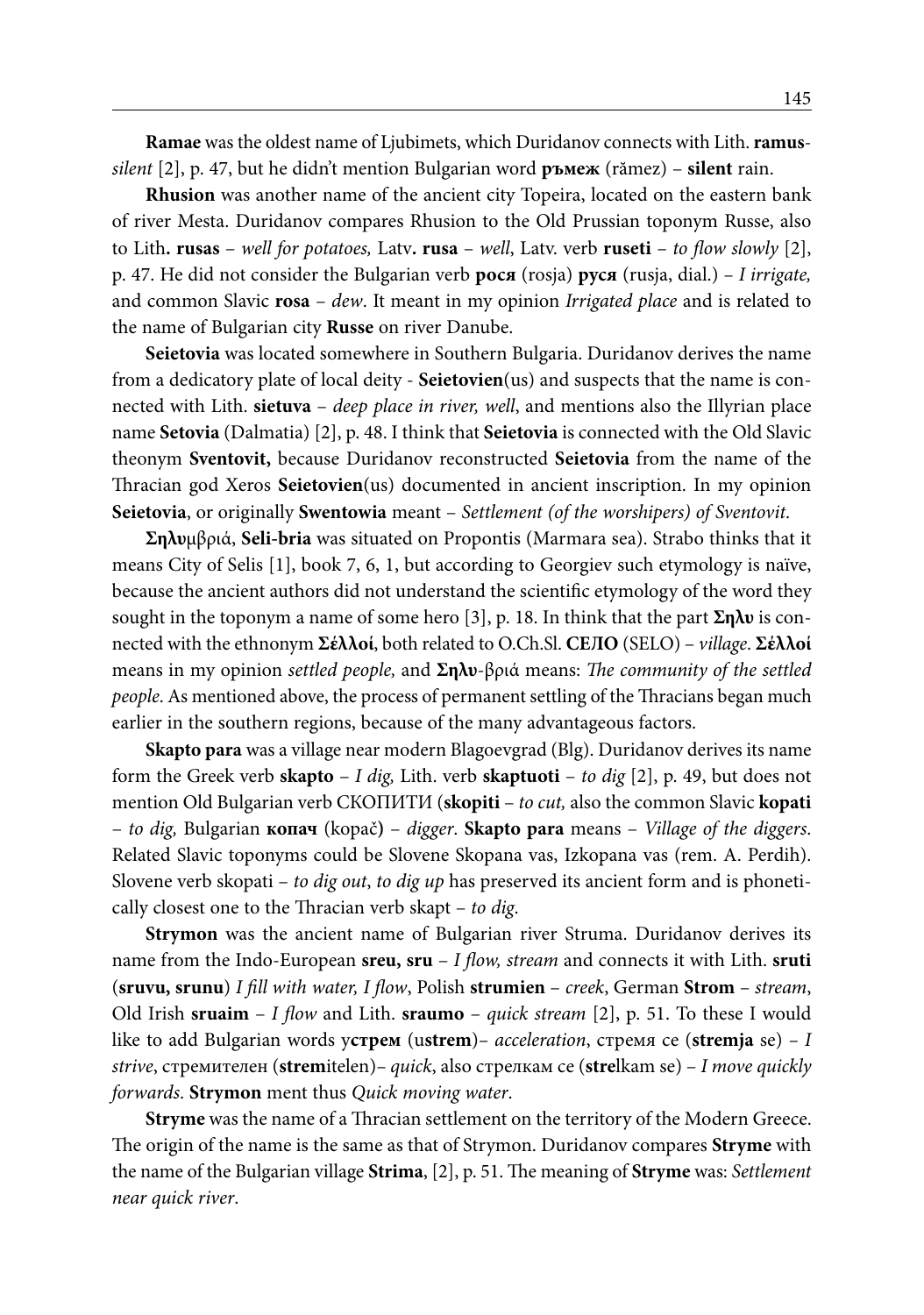**Tάπή** is defined as Daco-Moesian name of settlement near the present Železni vrata (Iron gates). The place is in the valley between Carpatians and Stara planina and is known for the quick and dangerous streams of Danube. According to Georgiev **Tάπή** comes from Indo-Eurpean **tokwuy** – *quick stream*, corresponding to Old Bulgarian ТОКЪ (TOKĂ) Russian **ток** (tok) *stream, current,* also to Avestanic **taka** – *run* [3], p. 36. Slovene **teči** – *to flow*, **teč**aj – *current*, **tič**ati – *to run*, **toč**iti – *to flow, to pour*, and **tok** – *current* are also related.

**Tarpodizos** – today Kovchas (Turkey). Duridanov connects **Tarpo** with Lith. **tarpas**  – *hollow*, also with O.Ch.Sl. TRAP – *well, pit*, also with Modern Bulgarian **трап** (trap) *well, pit*, so **Tarpodizos** ment: *Fortress in a valley, Fortress in a low place* [2], p. 51,52.

**Tibisia, Τίβισκος** were names of Thracian river, which name Detchev connects with Indo-European **tai**, **ti** – *to melt, to flow*, present in Grek **τίφος** – *marshy area*, *wet ground,* [10], p. 24, also in Bulgarian топя (**topja**) – *I melt, I put under water*, Slovenian words **topiti** – *to melt,* **topljenje** – *melting*, Russian **топить** (topit) – *to melt*, **топь** (top) *– marsh*, **топкий** (topky) – *marshy*.

**Timachus** is the older name of river Timok. Georgiev derives its name from Indo-Europen **tm-akwa** – *black, dark water, river* and connects it with Old Bulgarian ТЬМА (TĂMA) – *darkness*, from which also come the names of the Bulgarian rivers **Temščiĉa, Temna reka, Temnoto dere,** and Serbian **Tamnava** [3], p. 34. Slovenian Temenica, Timava are other hydronyms related to Timachus. I personally consider the particle **ok** in Tim**ok** as typical Slavic suffix, which we can see in Russian word klen**ok** – *blade*, Slovene klinč**ek** – *nail*, Bulgarian храстал**ак** (hrastal**ak)** *– bushes.*

**Tonzos** was the Thracian name of Bulgarian river Tundža, which name Georgiev explains from Indo-European **(s)tundo**, related to Armenian **t'ndum** – *noise*, Albanian **shty(n)j** – *to hit*, Sanskrit **tundate** – *to hit*, and Latin **tundo** – *to hit* [3], p. 52. He however seems not to have considered Bulgarian, s**ton** – *moan*, s**ten**a – *I moan*, tă**ten** – *noice*, *tunder,* **dandan**ija – *noice*, and dial. **dăn**ja – *I hit*. Slovene verb **doneti** – *to sound, to thunder* is also related. **Tonzos** meant *Noisy, moaning river*.

**Utus** was fortress on river Utus (Modern Vit). Duridanov connects **Utus** with IE udo's – *water*, found in the Grek hydos – *water* [2], p. 54. Here I add Bulgarian dial. – **удъ** (udă) *water.*

**Veleka** is river near Ahtopol, Bulgaria, which name according Duridanov can't be explained from Bulgarian language, nor from Greek, Turkish, or Rumanian [2], p. 56. Connection is sought in Lith. **velekes** – *place for washing in the water* and **veleti** – *to wash with bath, stick.* **Veleka** is a relatively slow river, and in my opinion its name is connected with Bulgarian verb влача (**vlača)** *– I carry, I pull, I drag*, also with the word **влак (**vlak)*– train* – pulling, dragging. Slovenian equivalents are **vlačiti** – *to drag,* **vlačilec** – *dragging ship*. Other explanation could be Bulgarian word **велика** (velika) – *big* fem. gen. (here in the sense *– becoming big* in certain period of time). Slov. **velika** – *big one*, Russ. **великая** (velikaja) – *big one* are also related.

**Zuro bara** was a Dacian settlement (Northern Rumania). **Zuro** corresponds to Old Bulgarian ЗОРИЯ (ZORYA) – *brightness, dawn*, to Bulg. Dial. **зура** (zura) – *dawn,* to common Slavic **zora** – *dawn*, and Sanskrit **sur**ya – *dawn*. **Bara** corresponds to Slovenian word **barje** – *marsh*, and Bulgarian **бара** (bara) – *marsh*. The meaning of **Zuro bara** was *Shiny, brigth marsh* (marsh with bright surface).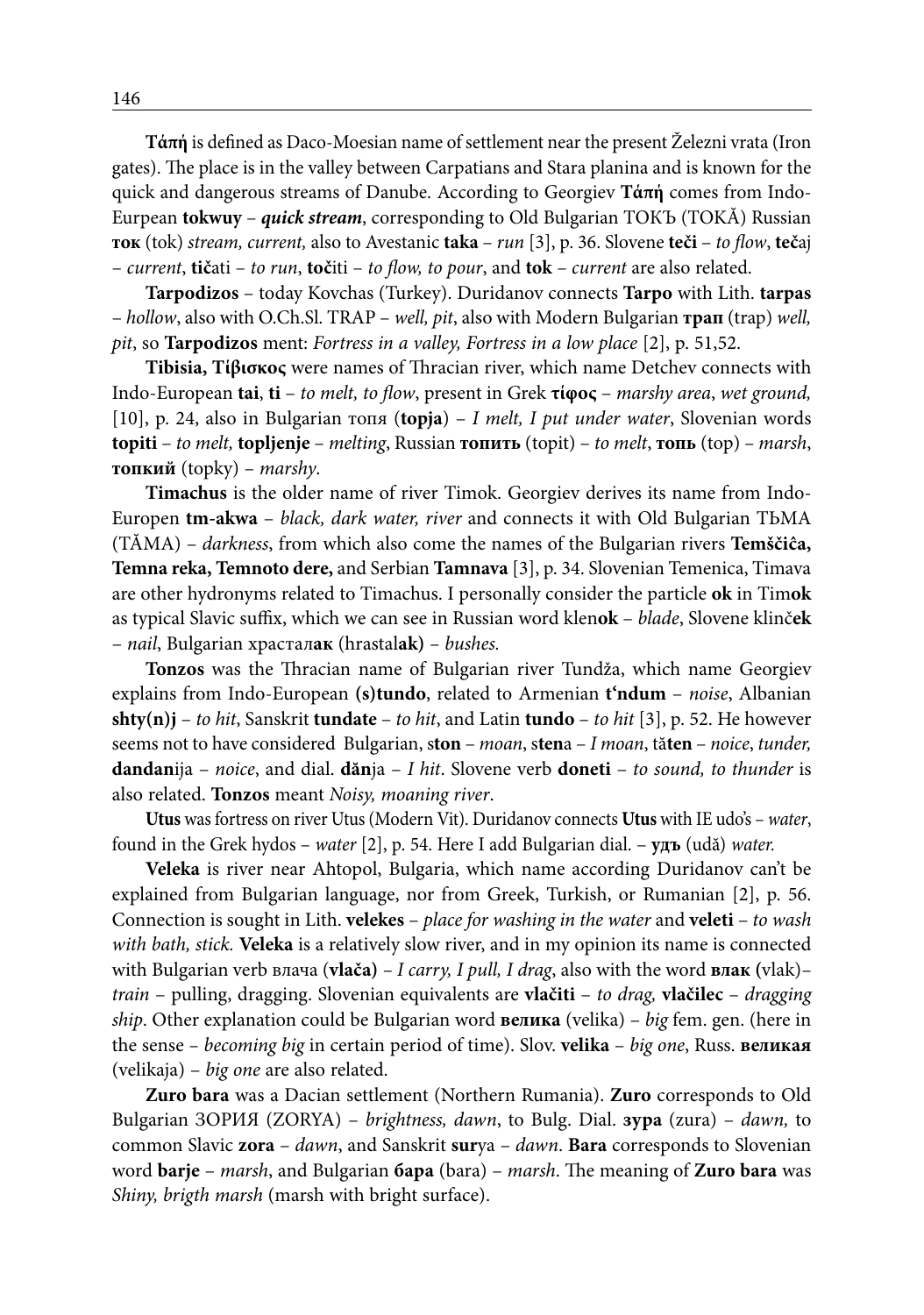**Ζάλδοκέλή** was the Thracian name of the creek, called today Zlatna Panega. Georgiev connects **Ζάλδο** with IE **gholto** – **gold**, related to Russian **золото** (zoloto) – *gold* and Bulgarian **златo** (zlato) – *gold.* The second word **κέλή** Georgiev connects with IE **gwelna** – *creek*, corresponding to German **Quelle** – *creek, spring* [3], p. 31. I think that **κέλή** corresponds also to O. Blg. **ХЛЕ**НБЪ (**hle**nbǎ) – *creek, spring*, КЛОКОТАТИ (**kloko**tati**)** – *to brawl*, Modern Bulg**. кълна** (kǎlna) – *I germinate*, **бликам** (blikam) – *I spring* (like water) and Slovene **kliti** – *to grow*.

If we compare the Thracian terms for settlements with Slavic, English, Greek, Latin and Lithuanian we will see that Slavic languages have the most and best matches. That can be seen in **Table 1**.

|                | Thracian    | <b>Slavic</b>                                   | English                | Latin                         | Greek                                   | Lithuanian   |
|----------------|-------------|-------------------------------------------------|------------------------|-------------------------------|-----------------------------------------|--------------|
| $\mathbf{1}$   | gordo       | gorod (Rus)<br>grad (Blg.)                      | city,<br>yard          | urbis,<br>hortus              | χοριο-<br>village                       | miestas      |
| $\overline{c}$ | dur         | $dvor (C.S.)$                                   | enclosure,<br>fence    | saepes                        | δουβάρι                                 | tvaras       |
| 3              | vis, vas    | $\mathbf{vas}(\mathsf{SI})$<br>ves (Cz)         | village,<br>settlement | vicus                         | <b><i>F</i></b> άςτυ                    | kaimas       |
| 4              | para, phara | varoš (Sl, Sr. Croat.)                          | village,<br>settlement | oppidum,<br>saepes            | πέριβολι-<br>garden                     | kaimas       |
| 5              | doba, dava  | tabor (Blg, Sl, Cz)<br>day-crowd $(Cz)$         | camp,<br>settlement    | corpus,<br>taberna<br>$-room$ | $\tau$ O $\pi$ O $\varsigma$ -<br>place | stovikla     |
| 6              | midne       | mesto (Blg. Sl. Cz.<br>Russ)<br>$mesho$ (W)     | place,<br>town         | sedes,<br>domiculum           | $TOTOC$ -<br>place                      | miestas      |
| 7              | bria        | <b>bera</b> (SI)<br>sbor $(\text{Blg.})$        | city,<br>gathering     | communio,<br>societas         | συνέυση                                 | susirinkimas |
| 8              | diza        | desen (Blg. Sl) $*$                             | fortress               | castra                        | φρούριο                                 | tvirtove     |
| 9              | dama        | dom(C.SI)<br>$\textbf{dam}$ – <i>barn</i> (Blg) | home                   | domus                         | δομος                                   | namas        |
| 10             | sel         | $\text{selo}$ (C. Sl)                           | village                | pagus                         | χοριο                                   | miestas      |

**Table 1.** Comparison of the Thracian terms for settlements with Slavic, English, Greek, Latin and Lithuanian.

Blg – Bulgarian; Cz – Czech; Russ – Russian; Sl – Slovene W – Wendish

\* The word **diza** doesn't exist today in the Slavic dictionary, because it has become an archaism, but as shown above it can be easy explained with the help of Bulgarian, Slovene, and Serbo-Croatian language.

We see that from 10 Thracian terms for settlement, 9 are still present in the vocabulary of the Bulgarian, Czech, Russian and Slovenian people. Greek related words are 6: **χοριο**  – *village,* **δουβάρι** – *fence*, **πέριβολι** – *garden, enclosure*, *F***άςτυ** *– city*, **δομος** – *abode* and **τοπος** - *place*, but I think that *F***άςτυ** – *city* is of Pelasgian origin. Latin gives 4 related words: **hortis** – *garden*, *enclosure*, **taberna** – *room*, **domus** – *home,* **vicus** – *village.* Lithuanian,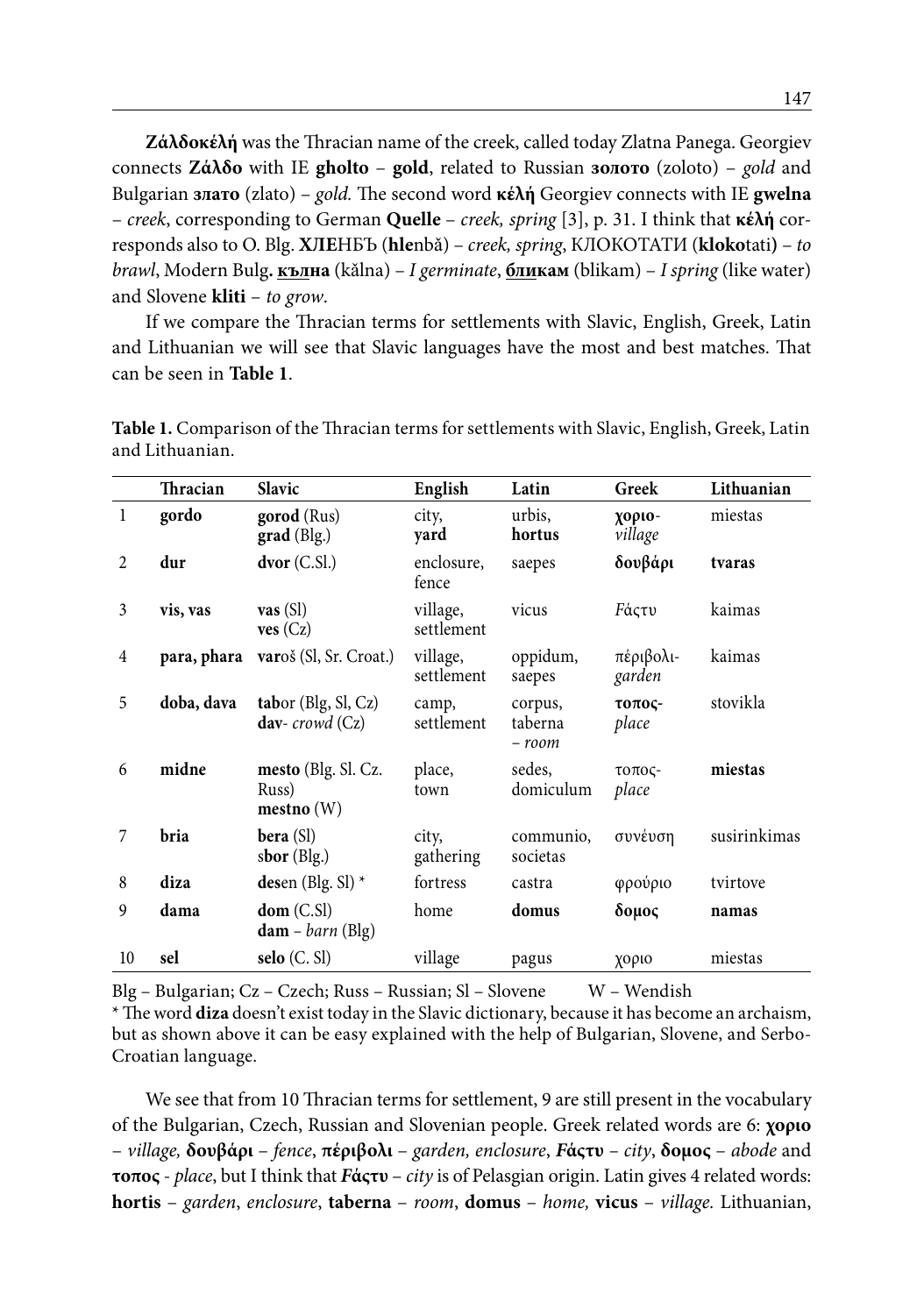although offering close matches offers only three related words: **tvaras** – *fence,* **namas** – *home* and **miestas** – *village, town*. The English offer only one word – **yard,** corresponding to Thracian **gordo** – *city, enclosed place*. Where these Thracian terms for settlement are positioned, can be seen in Map 2.



*Map 2. Position of places mentioned in Table 1.*

Not only Thracian terms for settlement are closest to these of the Slavic people, but the same is true about the basic topographic terms: *stone, top, valley, marsh, ford, mountain, sea, country, stream, water, creek, earth, forest.* That can be seen in **Table 2**.

**Table 2**. Some basic Thracian topographic terms compared to Slavic, English, Latin, Greek, and Lithuanian.

| Thracian | <b>Slavic</b>                     | English            | Latin   | Greek | Lithuanian |
|----------|-----------------------------------|--------------------|---------|-------|------------|
| akmon    | kamen $(C.SI)$                    | stone              | lapis   | πέτοά | akmuo      |
| akris    | kraiša (Russ)<br>$krai$ (Blg, Sl) | top,<br>upper part | culmen, | κορφή | viršus     |
| bara     | bara (Blg), barje (Sl)            | marsh, swamp       | udis    | έλος  | bilirdas   |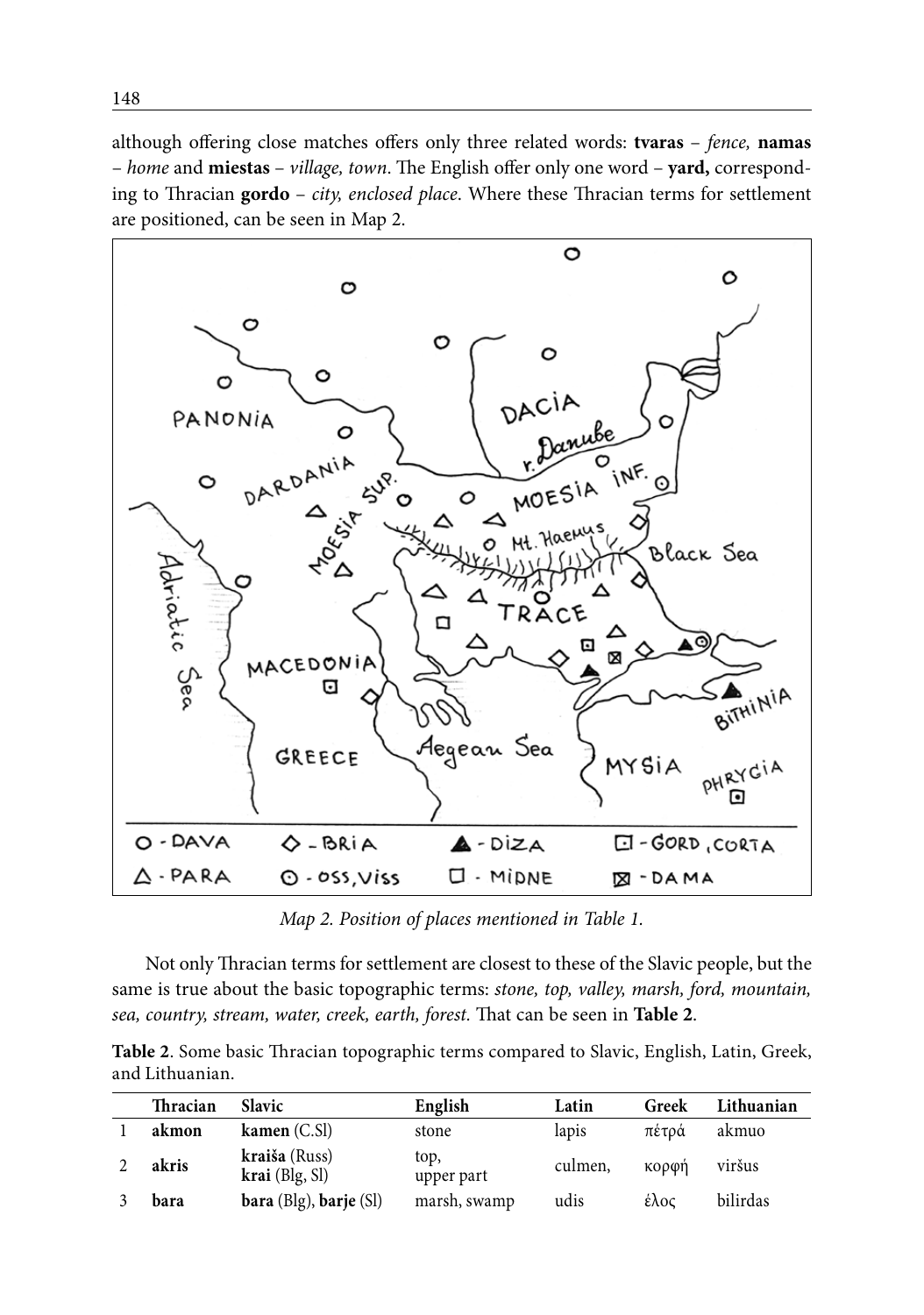|                | Thracian          | <b>Slavic</b>                                                                       | English            | Latin                 | Greek          | Lithuanian                      |
|----------------|-------------------|-------------------------------------------------------------------------------------|--------------------|-----------------------|----------------|---------------------------------|
| $\overline{4}$ | belte             | <b>boloto</b> (Rus)<br>blato (Blg, Sl)                                              | marsh,<br>swamp    | palus                 | έλος           | pelke                           |
| 5              | berg,<br>breg     | bereg (Rus)<br>$breg$ (Blg, Sl)                                                     | bank,<br>hill      | mons, collis          | октп,<br>λοβος | krantas,<br>kalva               |
| 6              | burd              | $brod$ (C.SI)                                                                       | ford, bridge       | vadum                 | πορος          | braiditi –<br>to wade           |
| 7              | chal              | kal (Blg, Russ,<br>Sl, Sr)                                                          | mud                | limus                 | λάσπη          | purvas                          |
| 8              | kapa              | kopa (Blg, Sl, Cz)                                                                  | heap, hill         | caput-head            | λόβος          | $\mathbf{kopa}$ – sandy<br>hill |
| 9              | debre             | $debra$ (Blg)<br>deber (Sl)                                                         | abyss              | sinus, us             | αγμός          | bedugne                         |
| 10             | sara <sup>*</sup> | $(j)$ ezero $(C.S)$                                                                 | lake               | lacus                 | λιμνη          | ežeras                          |
| 11             | gar,<br>ker       | gora (C.Sl)                                                                         | mountain           | mons                  | ορος           | kalnas                          |
| 12             | il                | $i\mathbf{l}$ ă (O.Ch.Sl),<br>ilo SI; jul in<br>Tolminski dialect                   | mud                | lutum                 | λάσπη          | purvas                          |
| 13             | kira              | gora, korija Blg.                                                                   | forest             | silva                 | δάσος          | giria                           |
| 14             | mar               | more $(C.SI)$                                                                       | sea                | mare                  | τάλάσσά        | jura                            |
| 15             | usto,<br>osto     | ustie (Blg)<br>ustje $(Sl)$<br>usti $(Cz)$<br>$u\check{\sigma}\check{\sigma}e$ (Sr) | estuary**          | ostium                | στόμα          | estuarija                       |
| 16             | pan               | $p$ jana (Blg)<br>$pena - (Cz, Russ,$<br>Sl, Sr)                                    | foam               | spuma                 | αφρός          | puta                            |
| 17             | rhus              | rosa (Blg, Russ,<br>Sl, Sr)                                                         | dew                | ros                   | δρσιά          | rasa                            |
| 18             | sturia            | starna O.C.Sl                                                                       | country            | pars, regio           | κράτος         | šalis                           |
| 19             | stryme<br>stra    | strumien (Pl)<br>struja $(C.SI)$                                                    | current<br>creek   | flumen                | ρέυμά          | srautas                         |
| 20             | tape,<br>tok      | tok(Cz, O.Blg,<br>Russ, Sl, Sr)                                                     | current            | rivus                 | ρέυμά          | tekme                           |
| 21             | tarpo             | $trap$ (Blg)<br>rupa $(Sr)$                                                         | well, low<br>place | caverna, vallis       | λάκκος         | tarpas                          |
| 22             | vedu,***<br>ud(a) | voda (C.Sl)<br>udă (Blg dl.)                                                        | water              | aqua, udis<br>– marsh | νέρο           | vandus                          |
| 23             | ver               | $\mathbf{vir}$ (Blg, Cz, Sl, Sr)                                                    | creek              | fons, caput           | πηγή           | <b>vir</b> ti- <i>to boil</i>   |
| 24             | zemla             | zemlja (C.Sl)                                                                       | earth              | terra, homma          | χωμά           | žeme                            |

Blg – Bulgarian; Blgdl. – Bulgarian dialect; Cz – Czech; OBlg. – Old Bulgarian; Pl – Polish; Russ – Russian; Sl – Slovene

\* **sara** was Thracian word for water basin, according to Duridanov [2] p. 81, it meant current, flow, creek. In my opinion **sara** was corupted variant of **esara**, related to Illyrian word **oseria**(tes) – *lake(s).*

\* \* The word **estuary** is loanword in English language

\*\*\* The root **ved** is preserved in Blg. and Sl. words **ved**ro – *watter bucket*.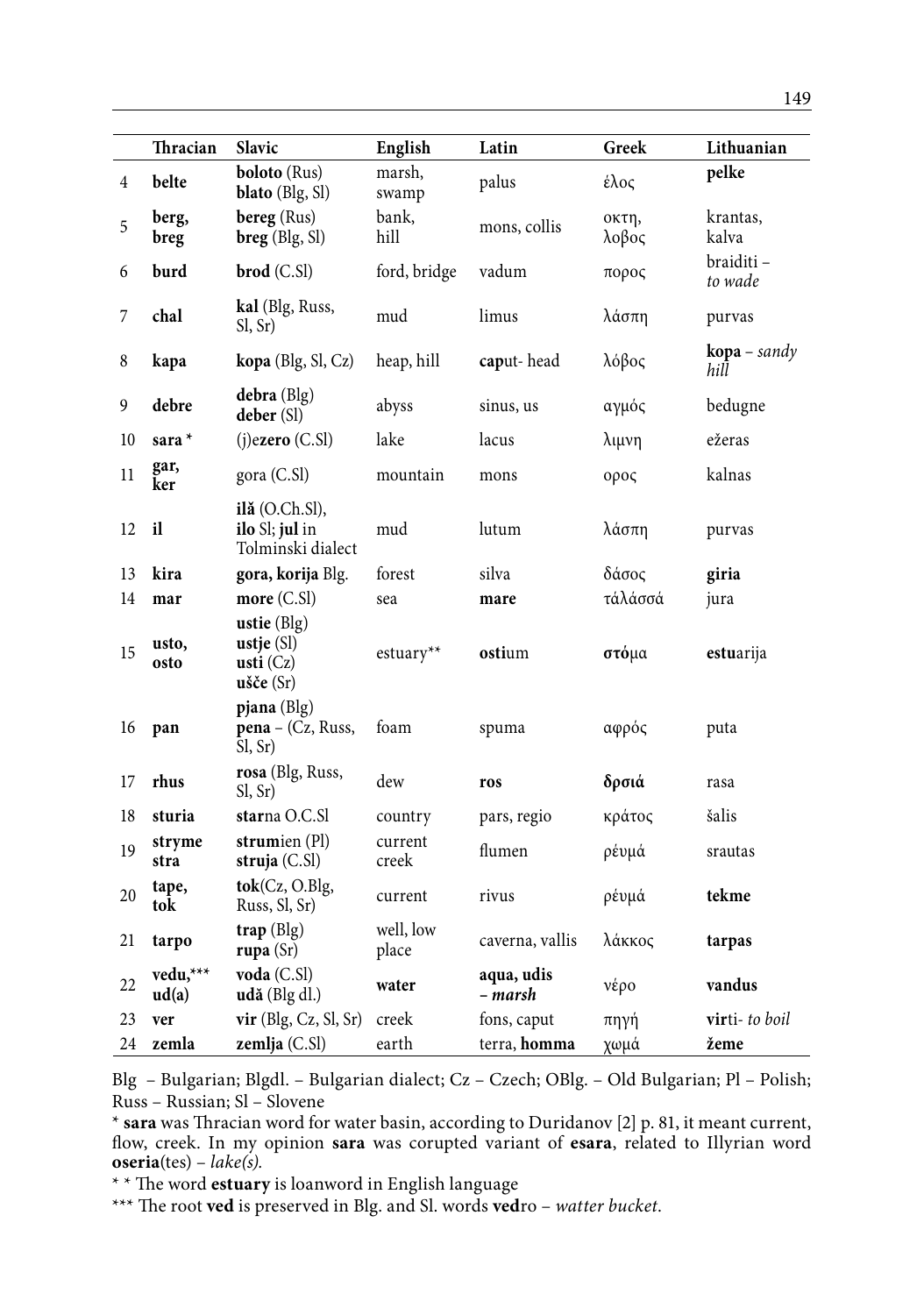From 23 basic Thracian topographic terms 23 are present in the dictionary of the Slavic people. Lithuanian offers 12 words, Greek 5, Latin 5, English offers only 2, but it will be fair to mention that the German language (related to English) gives 5 matches: **Berg**  – *mountain,* **Meer** – *sea,* **Strom** – *stream*, **Wasser** – *water*, **Furt** – *ford*.

In Table 3 are presented the other Thracian words, derived from the ancient toponyms and hydronyms.

|                | Thracian | Slavic                               | English                              | Latin    | Greek    | Lithuanian   |
|----------------|----------|--------------------------------------|--------------------------------------|----------|----------|--------------|
| $\,1$          | athros   | jandră (O.Blg)                       | quick                                | celer    | ταχύς    | greitas      |
| $\overline{2}$ | bal      | jal, bel (C.Sl)                      | white                                | alpus    | λέυκος   | baltas       |
| 3              | balzina  | blazina (Sl)                         | beam                                 | trabs    | δοκάρι   | balzienas    |
| $\overline{4}$ | batku    | batko (Blg, Ukr, Russ)               | chief                                | potens   | ποτινία  | ponas        |
| 5              | bersa    | bereza, breza (C.Sl)                 | birch                                | betula   | σημύδα   | beržas       |
| 6              | dim      | dim (C, Sl)                          | smoke                                | fumus    | καπνός   | dumas        |
| 7              | (e)bros  | broštă (O. Blg.)                     | ruddy                                | ruber    | ερυθρος  | rausvas      |
| 8              | (e) vret | vreti (C. Sl)                        | to boil                              | fervere  | βράζω    | virimas      |
| 9              | $(g)$ or | gore (Blg)<br>gora - mountain (C.Sl) | high                                 | altus    | πάνο     | aukštis      |
| 10             | istr     | stur $(Blg)$                         | mighty                               | magnus   | ισχυρός  | galingas     |
| 11             | kist     | čist (C.Sl)                          | pure                                 | pulcher  | καθαρός  | grinas       |
| 12             | kurp     | korpati - (O.Ch.Sl)                  | to dig                               | fodere   | σκάβω    | kasti        |
| 13             | mar      | meră (O.Ch.Sl)                       | $\textbf{maer} - \text{great}$ (O.E) | grandis  | μέγας    | didis        |
| 14             | mat      | măten (Blg)<br>motor(Sl)             | muddy                                | luteus   | θολός    | purvas       |
| 15             | nest     | nesti (O.Ch.Sl)                      | to carry                             | vehere   | φορώ     | nešti        |
| 16             | olin     | $(i)$ elen $(C.S)$                   | deer                                 | cerva    | ελάβι    | elinas       |
| 17             | perg     | prag, porog (C.Sl)                   | high place                           | altitudo | πιργος   | aukštis      |
| 18             | per(v)   | perv, prv (C.Sl)                     | prominent                            | primus   | πρώτος   | pirmas       |
| 19             | pras     | prăskam (Blg)                        | splash                               | spargere | ψεκάζω   | pliuškenimas |
| 20             | ramas    | rămež (Blg)                          | silent                               | quietus  | ήρεμαιος | ramus        |
| 21             | saim     | ima (C.SI)                           | winter(y)                            | hiems    | χειμάνας | ziema        |
| 22             | saieto   | $svet(o)$ (C.Sl)                     | bright, holly                        | lux      | φωτεινός | šviesus      |
| 23             | skapto   | kopati (C.Sl)                        | to dig                               | fodere   | σκάβω    | kasti        |
| 24             | tib      | topiti (C.Sl)                        | to melt                              | liquare  | τήκω     | tirpti       |
| 25             | tim      | tăma (C.Sl)                          | dark                                 | ater     | θαμπός   | tamsus       |
| 26             | ton      | ston (Blg, Russ.)                    | noice                                | clamor   | στόνος   | deone        |
| $27\,$         | velek    | vlačiti (Blg, Cz, Sl, Sr)            | to drag                              | trahere  | σέρνω    | draga        |
| 28             | zur      | zora (C.Sl)                          | dawn, bright                         | aurum    | χάραμα   | auštra       |
| 29             | zaldo    | zoloto, zlato (C.Sl)                 | gold                                 | aurum    | χρυσός   | auksas       |
| 30             | zuer     | zver(C.SI)                           | animal                               | fera     | θηρίο    | žveris       |

**Table 3.** Thracian words, derived from the ancient toponyms and hydronyms.

Blg – Bulgarian; Blg dl. – Bulgarian dialect; Cz – Czech; C.Sl. – common Slavic; O.Blg – Old Bulgarian; O.E – Old English; Pl – Polish; Russ – Russian; Sl – Slovene Sr – Serbian; Ukr – Ukrainian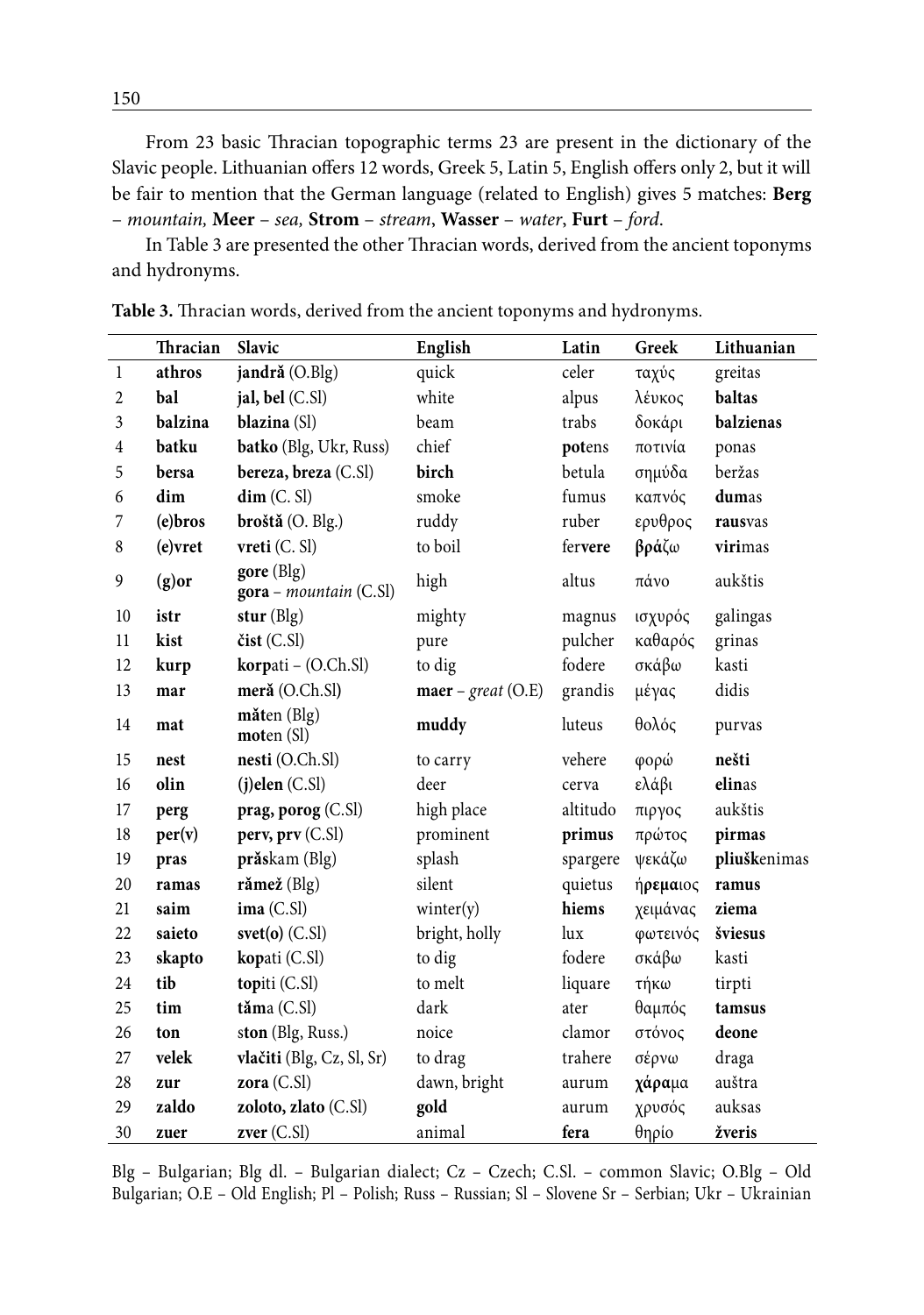From the 30 additional words extracted from the Thracian toponyms and hydronyms 30 have very good matches in Bulgarian and the other Slavic languages. Lithuanian offers 16 matches, Greek 13, Latin 5 and English 4. We can see that again the Slavic languages offer the most and the best matches.

The resemblance of many names is so strikingly close that it can't be called coincidence. And if we consider the fact that Thracian words were documented about 2000 years ago, it will not be an exaggeration to say that in fact they are identical with the Slavic ones. The comparision presented in the Tables 1, 2 and 3 has never been made by any scientist, who studied the ancient Thracian culture. That is why now we have the wrong impression that Thracians have disappeared into thin air and the Slavs came to the lands south of the Danube as invaders.

To that wrong view contributed the ignoring of the historical testimonies of T. Simokatta (cited by Tsenov [19], p. 14), who equates Slavs and Thracians, while the old writer is very clear saying: **Sclavos sive Getas hoc enim nomine antiquitus appellati sunt –** *Slavs, or Getae, because that was their name in the antiquity.*

Ignored was also the amazing similarity of the Slavic and Thracian burial rituals. Herodotus narrated how after the burial took place, games were organized around his grave [20], V-8. These are in my opinion the Old Slavic **Trizna** games, played after the burial [21], p. 126. Herodotus gives us another very important detail from the burial rites of the ancient Thracians: the wife of the deceased followed him voluntary into the grave [20], V-8. About the same peculiarity writes Pseudomaurikius in *Strategikon*, describing the life of the Thracians – *Their wives are so pious that follow the man in the grave* (cited by Bakalov et al. [5], p. 144.)

One more peculiar ritual of the Thracian burial rites was the placing of horse and dog in the grave [22], p. 212; exactly the same ritual was practised by the Old Bulgarians till about 9<sup>th</sup> ct. AD [23], p. 330-333.

If the Old Slavs were invaders in the lands south of the Danube than we should see sharp change in the material culture after the 'invasion', but such change is not attested. Thracian domestic pottery of  $5<sup>th</sup>$  ct. B.C. is identical to Old Slavic domestic pottery of  $5<sup>th</sup>$ ct. A.D. Tsvetkov's explanation to this almost unknown fact was that the similarity appeared because the conditions of production were the same [24], p. 56. I can't agree that the similar conditions of production would lead to same shape and ornaments. The village population of different countries might have produced its pottery in similar conditions, but every ethnic group has its own style, taste, and needs, which would be reflected in the shape, size and the ornaments of the vessels. Let's not forget that **only** the Slavic domestic pottery is undistinguishable from the Thracians one. Greek, Roman and Anglo-Saxon ones are quite different.

Nobody has brought to attention the similarity of the Thracian and Old Slavic pantheon. In my opinion, Thracian **Perkun** corresponds to Slavic **Perun**, Thracian **Seitovins** to Slavic **Sventovit**, Thracian **Ares** to Slavic **Jarovit**, Thracian **Balenos** to Slavic **Belen**, Thracian **Kerilos** to Slavic **Černobog**, Thracian **Zemi – Zemela** to Slavic **Zemina – Mati**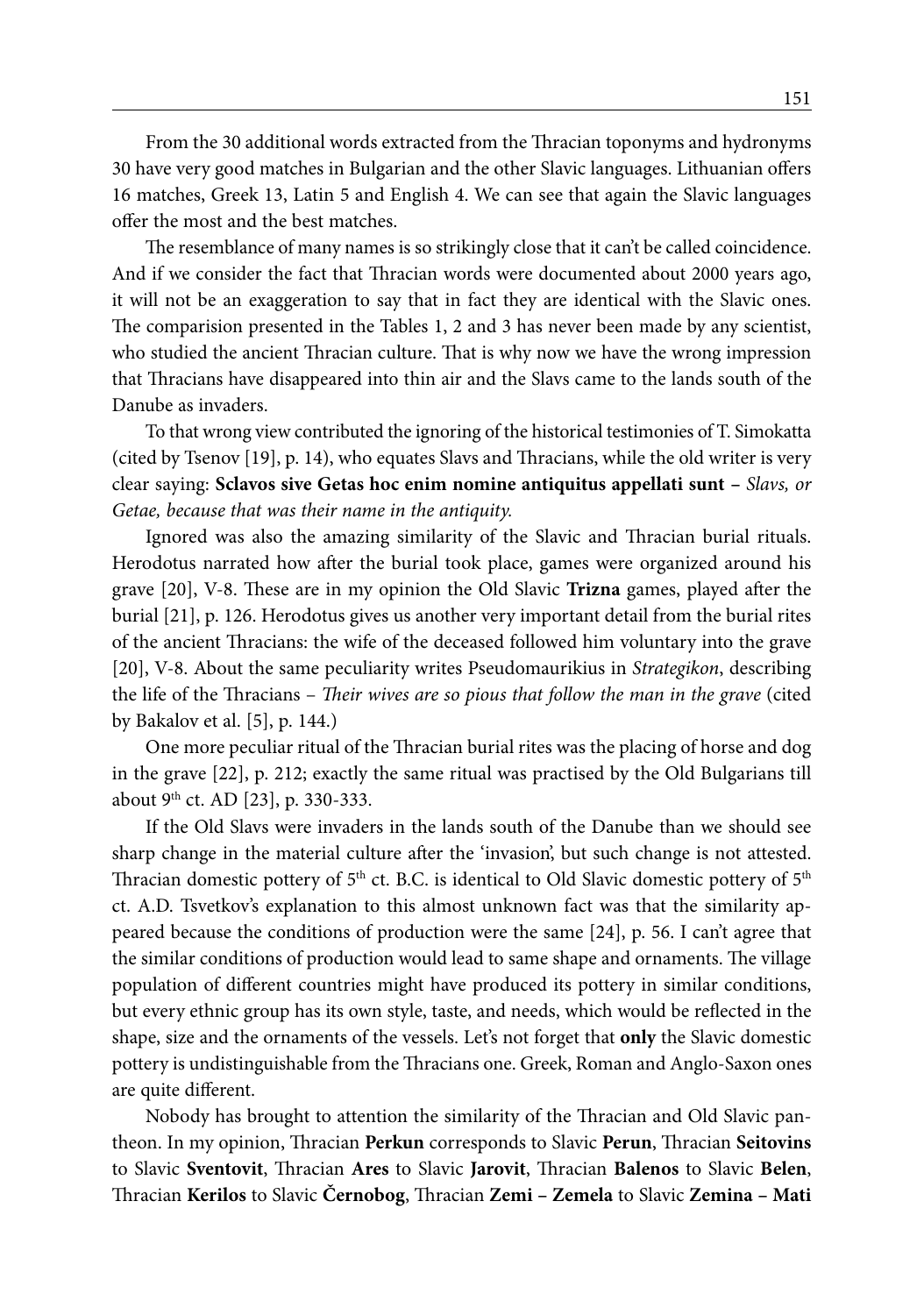**Sira Zemlja**. Even the common Slavic word for *God* – **BOG** is in fact the same as the Thracian one - **BAGO** – *God*.

It is an interesting, but unknown fact that Thracians ethnonyms are easy to explain in Slavic languages as Bulgarian, Slovene, Czech, Russian, and others:

**Agriani** were mountaineers and their name corresponds to Blg. **горяни** (gorjani) – *mountaineers* and Sl. **gorjan**ec – *mountaneer*.

**Briges** inhabited hilly, mountain regions too. **BREG** is common Slavic word for *hill, high place.*

**Derzi** corresponds to O.Blg. **ДРЕЗЪ** (drezǎ) *dearing, bold*, Sl. **drz**ek, **drz**en – *bold*, Cz. **drz**ost - *boldness*, Russ. **дерз**кий (**derz**kii) – *bold*.

**Dolongi** corresponds to O. Ch. Sl. **ДОЛОНГЪ** (DOLONGǍ) – *long one*.

**Drugeri** corresponds to Blg. **другари** (drugari) – *comrades,* but the actual meaning of the ethnonym **Drugeri** is *family, community,* corresponding perfectly to Sl. word **družina** *– family*. In my opinion Tracian tribe **Drug**eri is the same one as the Old Slavic **Drug**oviti.

**Moriseni** lived at the coast of Black Sea, their name corresponds to common Slavic word **MORE** *– sea*.

**Sijaleti** consists of two parts: **sija** corresponding to common Slavic verb **seja**ti – *to sow*, and **leti** corresponds to common Slavic **ljude, ljudi, lide** *- people*. **Sijaleti** means simply *sowers, agricultural people.*

**Vessi** correspond to O. Ch. Sl. **ВЬСЪ** (VESǍ) – *village, settlement*, **Vessi** means settled people. Slovene VAS, dial. VES – *village*.

It is worth mentioning also that the Thracian personal names are not alien to the Slavic people. Thracian name **Karsimar** corresponds to Bulgarian **Красимир** (Krasimir), Thracian **Berimar** corresponds to Bulgarian **Беримир** (Berimir), Thracian name **Burzas** corresponds to Bulgarian **Бързой** (Bǎrzoi). Much more examples of common Thracian and Slavic names can be given. Important is that the names of the Thracians can be explained using the languages of the Slavic people. For example, **Skorilo** was a king of Dacians. His name corresponds to Bulgarian name **Скорил** (Skoril), derived from the O. Blg. word **скоръ** (skorǎ) – *quick*. Other related Bulgarian words are **скорост** (skorost) – *speed*, **ускорявам** (uskorjavam) – *I speed up*, **скоро** (skoro) – *soon*.

Further I wish to mention that the recent genetic research has shown that Bulgarians are progeny of the Thracians, but Tsvetkov seeks the genetic similarity of Thracians and Old Bulgarians in Bactria, where according to him 80 000 Thracians from the army of Alexander the Great have mingled with Bulgarians [24], p. 54, 55. The information, which Tsvetkov presents, is wrong. The amount of 80 000 men wasn't the number of Thracians in the Alexander's army, but the largest amount of the soldiers of the Macedonian conqueror while he was in Persia: Macedonians, Greeks, Persians, Sogdians and others. Thracians were only few thousand people, a large part of which died in the battles.

Bulgarians have genetic closeness with the Thracians because they are the progeny of the Thracians. The anthropological researches in the 30-ties of the 20<sup>th</sup> century proved that Bulgarians belong to the Slavic family [25], p. 170. (That is Slavs, whom Simokata called Thracians – Getae). Unfortunately, the result came out in 1936, when the government of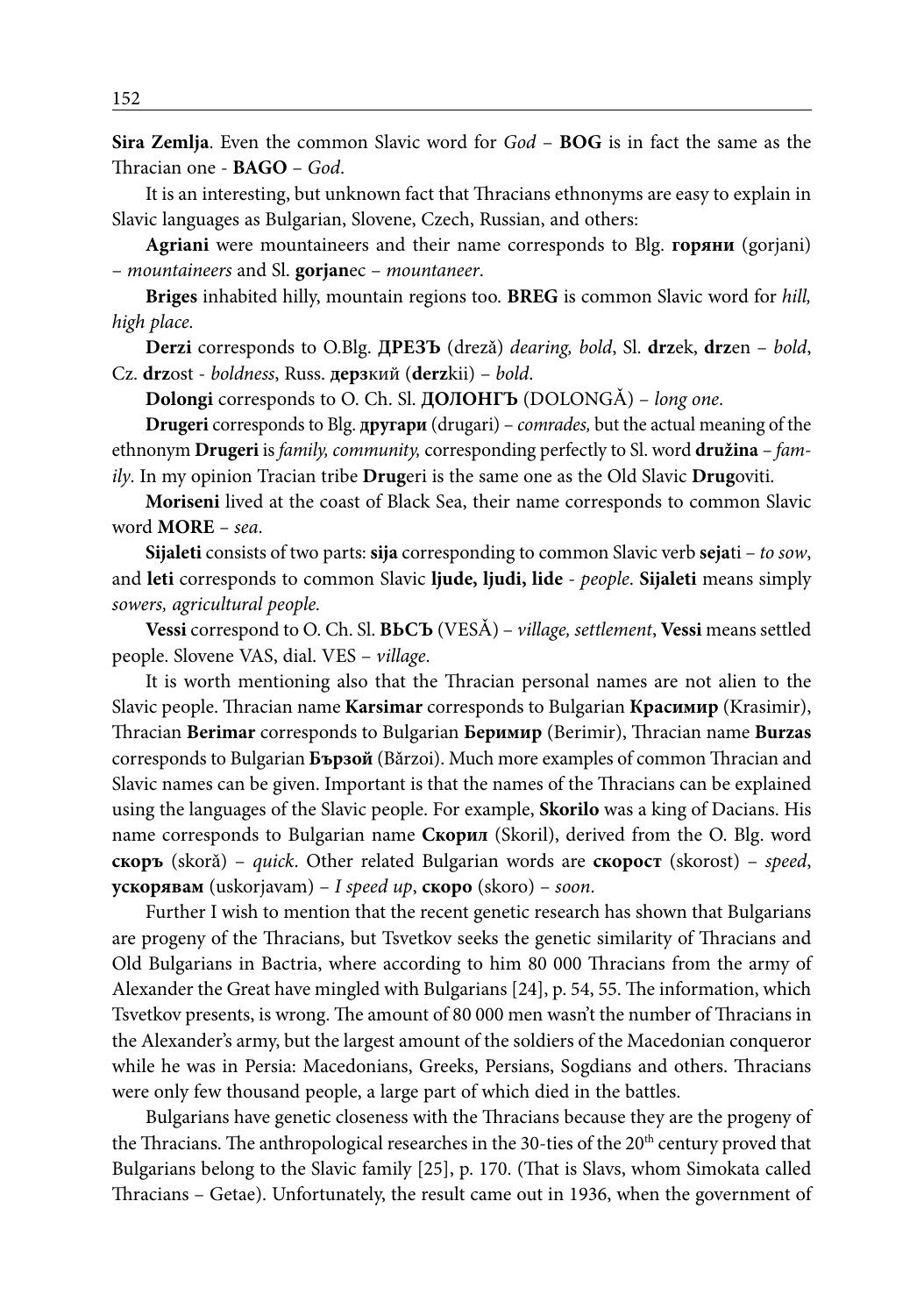the Kingdom Bulgaria sympathized with Germany – a non-Slavic country. The research was negated and surpressed, and in later times the books of Prof. Tsenov mentioning the conclusion of the anthropologists were inadmissible.

The presentation of above facts brings new light to the question: *Did Thracians disappear in thin air, and were the Slavs invaders at all?*

If we see that the inhabitants of certain land have same burial rites, material culture and religion as the inhabitants of the same land 1000 years later, and if the place names of the oldest inhabitants are candidates to explain from the language of these, who inhabit the same land later, the most logical and parsimonious conclusion is that we have the one and the same people, only known under different names. That possibility is confirmed by the historical sources, equating the two groups, so the only thing, which remains is to rewrite the early history of the Slavs, called Thracians in antiquity.

#### Acknowledgement

I wish to thank to Prof. Dr. A. Perdih and to the reviewers for all their help in improvement of this paper. I wish to express my thankfulness also to my wife Emma for her unconditional support, as well as to Dimiter and Iva for providing me with important historical sources.

# References

- 1. Strabo, *Geography*, Harvard University Press, London, 1995
- 2. I. Duridanov, *Ezikat na Trakite*, DI Nauka i izkustvo, Sofia, 1976
- 3. V. Georgiev, *Trakite i tehnija ezik*, BAN, Sofia, 1977 (В. Георгиев, *Траките и техния език*, БАН, София, 1977)
- 4. Thukidides, *The Peloponnesian war*, Penguin Books, Bungay, Suffolk, 1972
- 5. G. Bakalov, P. Delev, A. Stamatov, A.Fol, *Podbrani Izvori za Bulgarskata Istoria*, Tangra, TanNakRa, Sofia, 2005. (Г. Бакалов, П. Делев, А. Стаматов, А. Фол, *Подбрани Извори за Българската История*, Тангра, ТанНакРа, София, 2005)
- 6. B. Hrozny, *Ancient History of Western Asia, India and Crete*, Artia, Prague
- 7. Lycian glossary: http://www.wordgumbo.com/ie/cmp/lyci.htm
- 8, 9. Comments of the reviewers
- 10. D. Detschev. *Harakteristika na trakiiskija ezik*, BAN, Sofia, 1952 (Д. Дечев, *Характеристика на тракийския език*, БАН, София, 1952)
- 11. Sorbian (Wendish) English, English –Sorbian (Wendish) dictionary, Hippocrene Books Inc, New York, 2000
- 12. A. Marcellinus, *History*, Harvard University Press, London, 2000
- 13. K. Porozanov, *Obshtestvo i darzavnost u Trakite*, BAN, Sofia, 1998
- 14. O. Haas, *Die Phrygische Sprachdenkmäler*, Academie Bulgare des Sciences, Sofia, 1966
- 15. Atlas Slovenije, 3. izd., Mladinska knjiga & Geodetski zavod Slovenije, Ljubljana 1996
- 16. N Ivanova. P Radeva, *Imenata na Bulgarite*, Abagar, Veliko Tarnovo, 2005 H Иванова, П Радева, *Имената на Българите*, Абагар, Велико Търново, 2005
- 17. Procopius, Buildings, Harward University Press, London, 2002
- 18. J. Šavli, M. Bor, I. Tomažič, *Veneti First Builders of European Community*, Editiones Veneti, Wien, 1996
- 19. G. Tsenov, *Praotechestvoto i praezika na Bulgarite,* Heliopol, Sofia, 2005 (Г. Ценов, *Праотечеството и праезика на Българите*, Хелиопол, София, 2005)